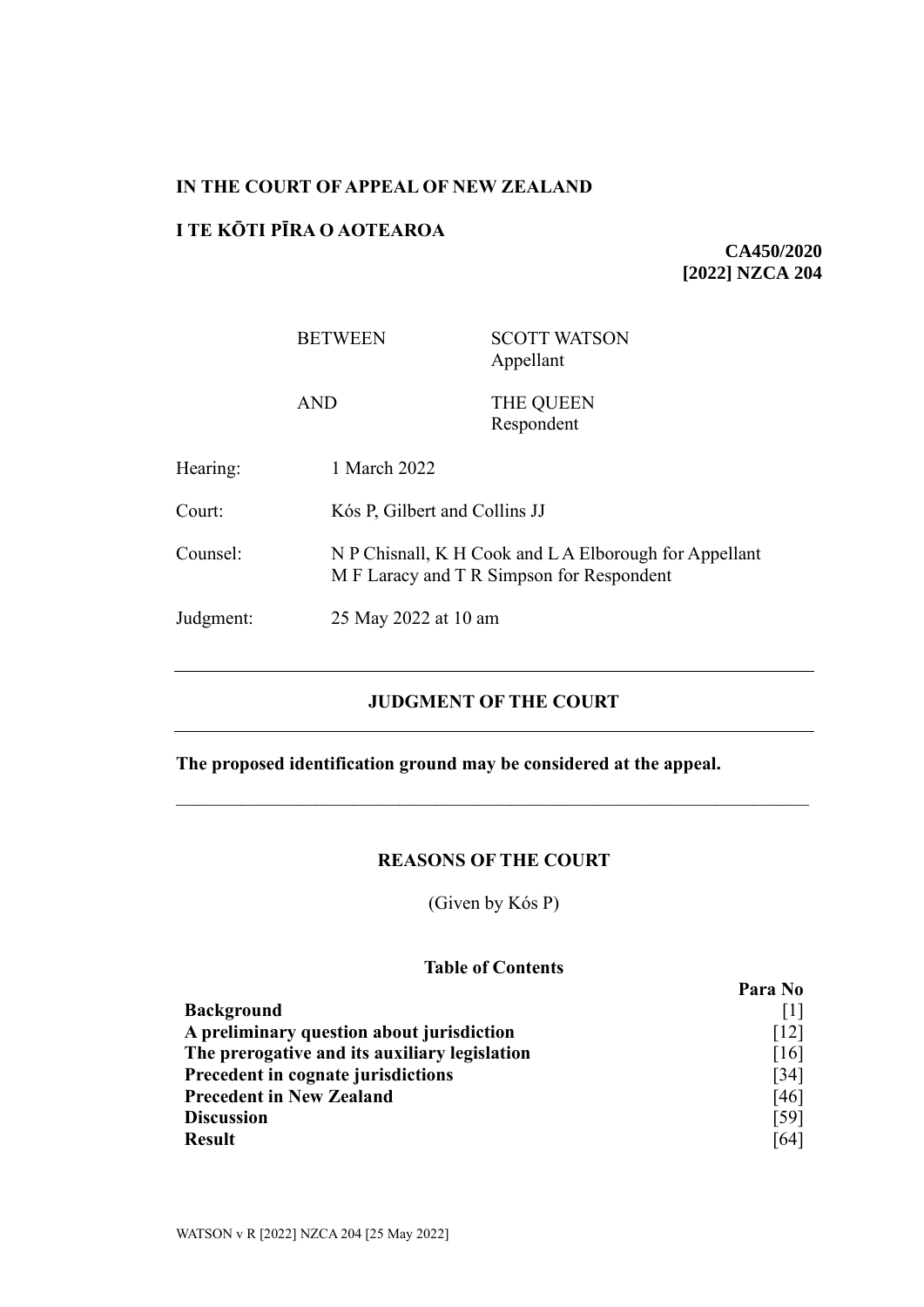<span id="page-1-0"></span>[1] May an appellant whose conviction has been referred back to this Court by the Governor-General<sup>1</sup> present a ground of appeal not expressed in the reference?

[2] This question concerns the extent of jurisdiction of this Court on an appeal arising by reference.

### **Background**

[3] The circumstances of this appeal are profoundly well known. Almost a quarter century ago Olivia Hope, then aged 17, and her friend Ben Smart, then aged 21, attended the 1998 New Year celebrations at Furneaux Lodge in the Marlborough Sounds. They were last seen boarding a yacht at the lodge anchorage in the early hours of the morning, in the company of another man. He was said to have offered them a place to sleep when there was none remaining aboard the yacht Ms Hope travelled there on. Ms Hope and Mr Smart have not been seen since. Their bodies and possessions have never been located.

[4] The appellant, Mr Watson, was convicted of the murder of Ms Hope and Mr Smart in the High Court at Wellington on 11 September 1999. He appealed his conviction to this Court. The grounds of appeal included alleged improper communications by police to witnesses, Crown jury vetting, verdict unreasonableness, the admissibility of the evidence of three witnesses and the summing-up by the trial Judge. A further ground involving fresh evidence concerned potential accidental contamination of DNA extracted from scene samples in another case.

<span id="page-1-1"></span>[5] None of these grounds succeeded. The appeal was dismissed on 8 May 2000.<sup>2</sup> An application for special leave to appeal to the Privy Council was dismissed in November 2003.

[6] An application to the Governor-General in 2008 for exercise of the Royal prerogative of mercy was declined in July 2013. A second application was made in November 2017, relying inter alia on reports by a forensic scientist concerning

<sup>&</sup>lt;sup>1</sup> Under s 406(1)(a) of the Crimes Act 1961.

<sup>2</sup> *Watson v R* CA384/99, 8 May 2000.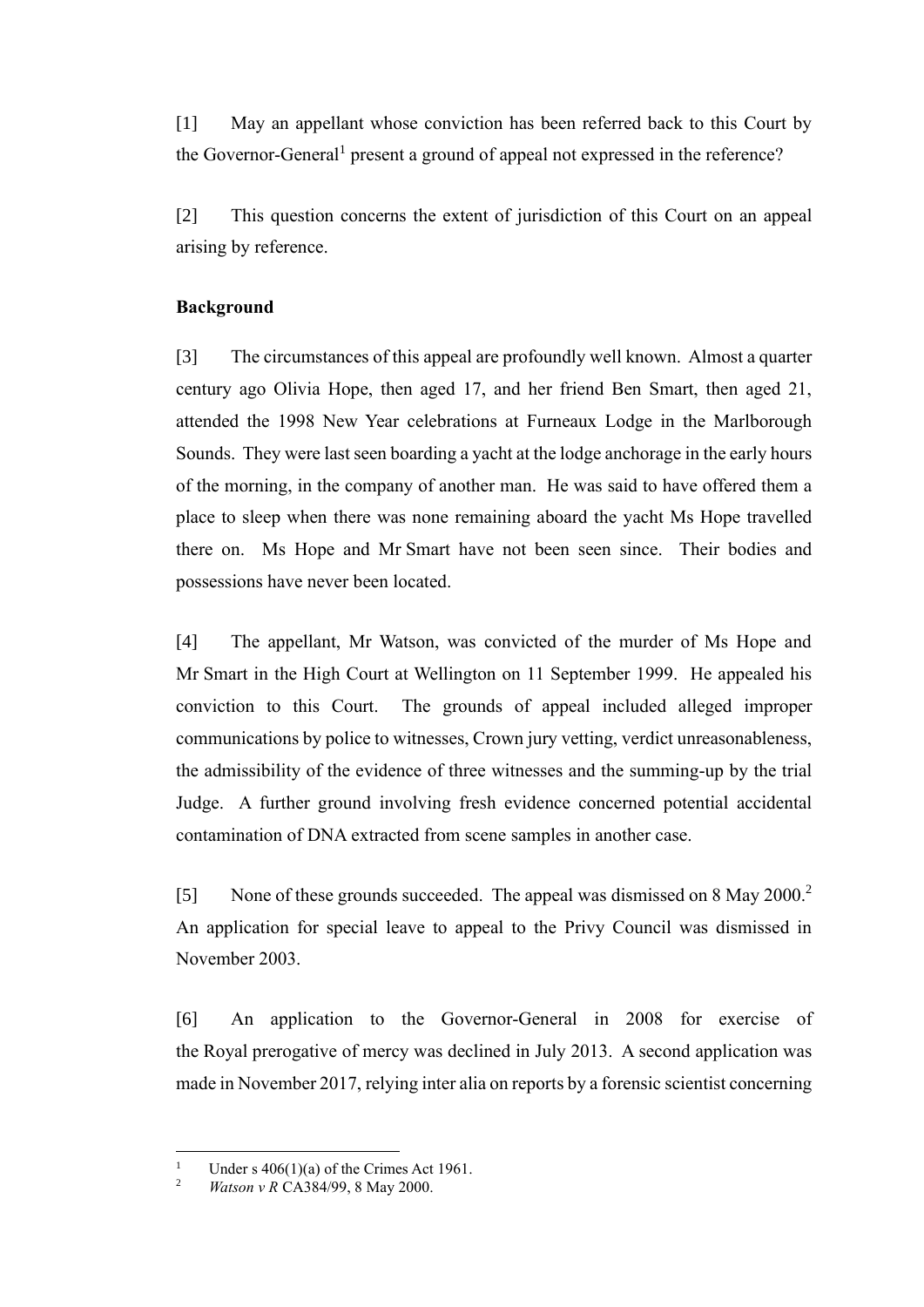the reliability of forensic evidence at trial regarding hairs said to be Ms Hope's which had been recovered from Mr Watson's yacht.

[7] On 10 August 2020 the Governor-General by Order in Council referred to this Court "the question of the convictions of Scott Watson for murder, entered in the High Court at Wellington on 11 September 1999".<sup>3</sup>

[8] The reference is made expressly under s 406(1) of the Crimes Act 1961, which provided: 4

# <span id="page-2-0"></span>**406 Prerogative of mercy**

- (1) Nothing in this Act shall affect the prerogative of mercy, but the Governor-General in Council, on the consideration of any application for the exercise of the mercy of the Crown having reference to the conviction of any person by any court or to the sentence (other than a sentence fixed by law) passed on any person, may at any time he or she thinks fit, whether or not that person has appealed or had the right to appeal against the conviction or sentence, either—
	- (a) refer the question of the conviction or sentence to the Court of Appeal or, where the person's right of appeal against conviction under section 229 of the Criminal Procedure Act 2011 was to the District Court or the High Court, to the High Court, and the question so referred shall then be heard and determined by the court to which it is referred as in the case of an appeal by that person against conviction or sentence or both, as the case may require; or
	- (b) if he or she desires the assistance of the Court of Appeal on any point arising in the case with a view to the determination of the application, refer that point to the Court of Appeal for its opinion thereon, and the court shall consider the point so referred and furnish the Governor-General with its opinion thereon accordingly.

[9] To be clear, then, the question referred to this Court is simply the convictions of Mr Watson. Not the sentence. It is to be dealt with by this Court as an appeal against conviction.

<sup>3</sup> "Reference to the Court of Appeal of the Question of the Convictions of Scott Watson for Murder" (10 August 2020) *New Zealand Gazette* No 2020-ps3636.

<sup>&</sup>lt;sup>4</sup> Section 406 was repealed on 1 July 2020 by s 54 of the Criminal Cases Review Commission Act 2019. However, by operation of cl 3(1) and (2) of sch 1, pt 1 of that Act, the reference continues to be one made under s 406.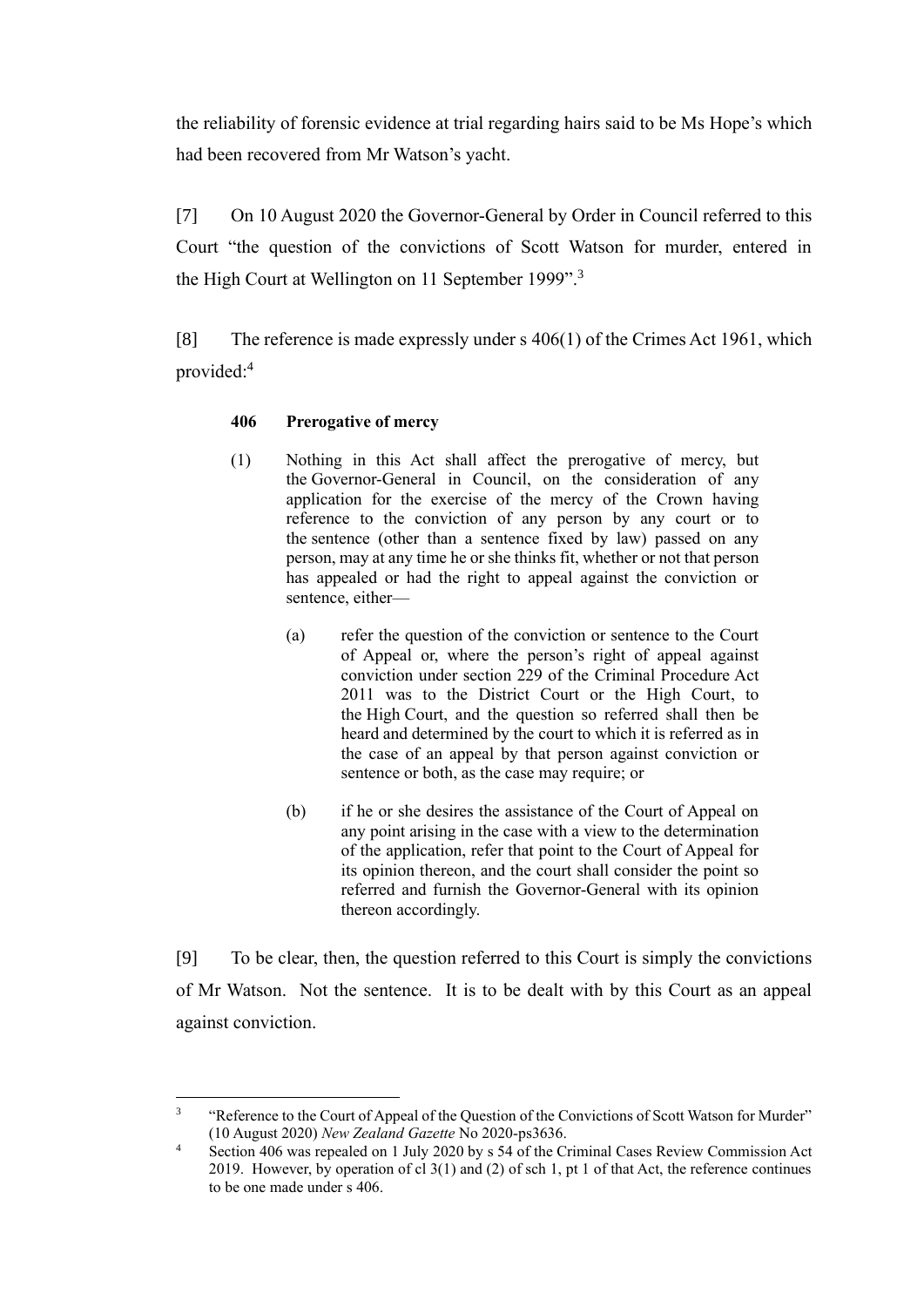[10] The reference further states that "[t]he background to and reason for the reference appear in the Schedule". The background we have related sufficiently above. The "reason for the reference" is then stated in these terms:

#### *Reason for reference*

#### **6 Reason**

- (1) The matter referred to in clause 5(4) and (5) indicates that evidence has become available since the applicant's trial and appeal against conviction that may raise doubts about the reliability of an important aspect of the prosecution case, namely the forensic evidence referred to in clause  $2(4)(e)$  and  $(5)$ .
- (2) The question of the applicant's convictions is referred to the Court of Appeal so that it may—
	- (a) consider evidence about the matter referred to in clause 5(4) and  $(5)$ ; and
	- (b) consider whether any of the evidence given at the applicant's trial should be reconsidered in the light of evidence about the matter referred to in clause  $5(4)$  and  $(5)$ ; and
	- (c) determine, in the light of its consideration, whether a miscarriage of justice may have occurred.

[11] The issue we must grapple with is whether the reason expressed in the reference circumscribes the grounds of appeal Mr Watson may maintain.

# **A preliminary question about jurisdiction**

<span id="page-3-0"></span>[12] A crucial part of the Crown case against Mr Watson was his identification by the late Mr Guy Wallace, the water-taxi driver who delivered the three New Year revellers to the yacht. Mr Wallace had identified Mr Watson via a photographic montage. Although he otherwise repudiated the proposition that Mr Watson was the "third man" in evidence, he maintained that the person shown in photograph 3 of the montage was the man he had transported. Photograph 3 depicts Mr Watson. As this Court observed in 2000: 5

It is beyond question that the case against [Mr Watson] depended substantially on the correctness of [Mr Wallace's] identifications, because if they were incorrect the Crown case was seriously undermined.

<sup>&</sup>lt;sup>5</sup> *Watson v R*, above n [2,](#page-1-1) at [26].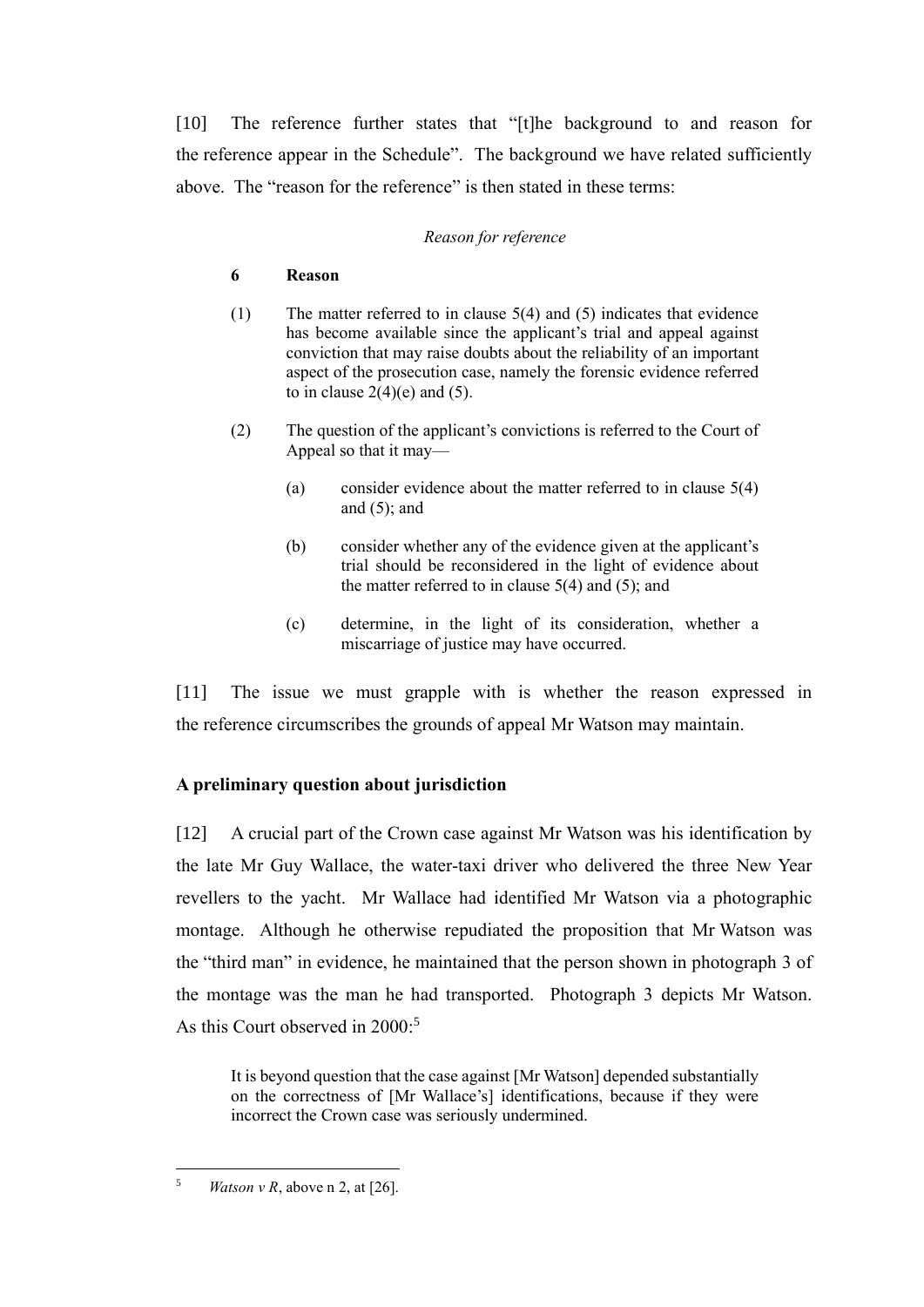[13] The admissibility of the montage was challenged pre-trial. The Judge however held it to be admissible.<sup>6</sup> That ruling was not challenged on appeal in 2000. Mr Watson now wishes to argue the Judge erred in admitting the montage. It may be noted that a report prepared by the Independent Police Conduct Authority in May 2010 concluded that the compilation of this montage, and the showing of a single photograph to Mr Wallace, "fell well short of best practice" and was "highly undesirable".<sup>7</sup> Whether that is so, and whether it is productive of a miscarriage of justice, are of course matters for this Court to decide if this is a ground Mr Watson may advance.

[14] The jurisdictional question now arising is whether on the appeal to this Court generated by the Governor-General's reference, this additional ground, not within the express reasons given for reference, may be advanced by Mr Watson.

<span id="page-4-3"></span><span id="page-4-2"></span>[15] Mr Watson seeks to persuade us that the prior decisions of this Court in *Ellis*  $v R<sup>8</sup>$  and  $R v$  *Ellis*<sup>9</sup> either do not preclude this additional argument or are wrong. Alternatively, he wishes to argue that the reference is broad enough to encompass the additional ground. The Crown contends the statutory wording and *Ellis* preclude enlargement of appeal grounds beyond the expressed reasons given in the reference.

#### **The prerogative and its auxiliary legislation**

<span id="page-4-0"></span>[16] The prerogative of mercy is distinctively an executive power. It has been described as "the foremost of the Crown's prerogatives in the administration of justice", a "safety net" and "an integral element in the criminal justice system".<sup>10</sup>

<span id="page-4-1"></span>[17] The exercise of the prerogative may be traced back to the reign of Edward the Confessor.<sup>11</sup> Blackstone had it that the King was "a magistrate, who has it in his power to extend mercy, wherever he thinks it is deserved, holding a court of equity in

<sup>6</sup> *Watson v R* T2693/98, 13 May 1999 at 10.

<sup>7</sup> Independent Police Conduct Authority *Response to Complaint About Operation Tam* (17 May 2010) at [24] and [27].

<sup>8</sup> *Ellis v R* [1998] 3 NZLR 555 (CA).

<sup>&</sup>lt;sup>9</sup> *R v Ellis* [2000] 1 NZLR 513 (CA).

<sup>10</sup> Philip A Joseph *Joseph on Constitutional and Administrative Law* (5th ed, Thomson Reuters, Wellington, 2021) at [19.4.2(10)(a)]; and *Burt v Governor-General* [1992] 3 NZLR 672 (CA) at 681–682.

<sup>11</sup> C H Rolph *The Queen's Pardon* (Cassell, London, 1978) at 16.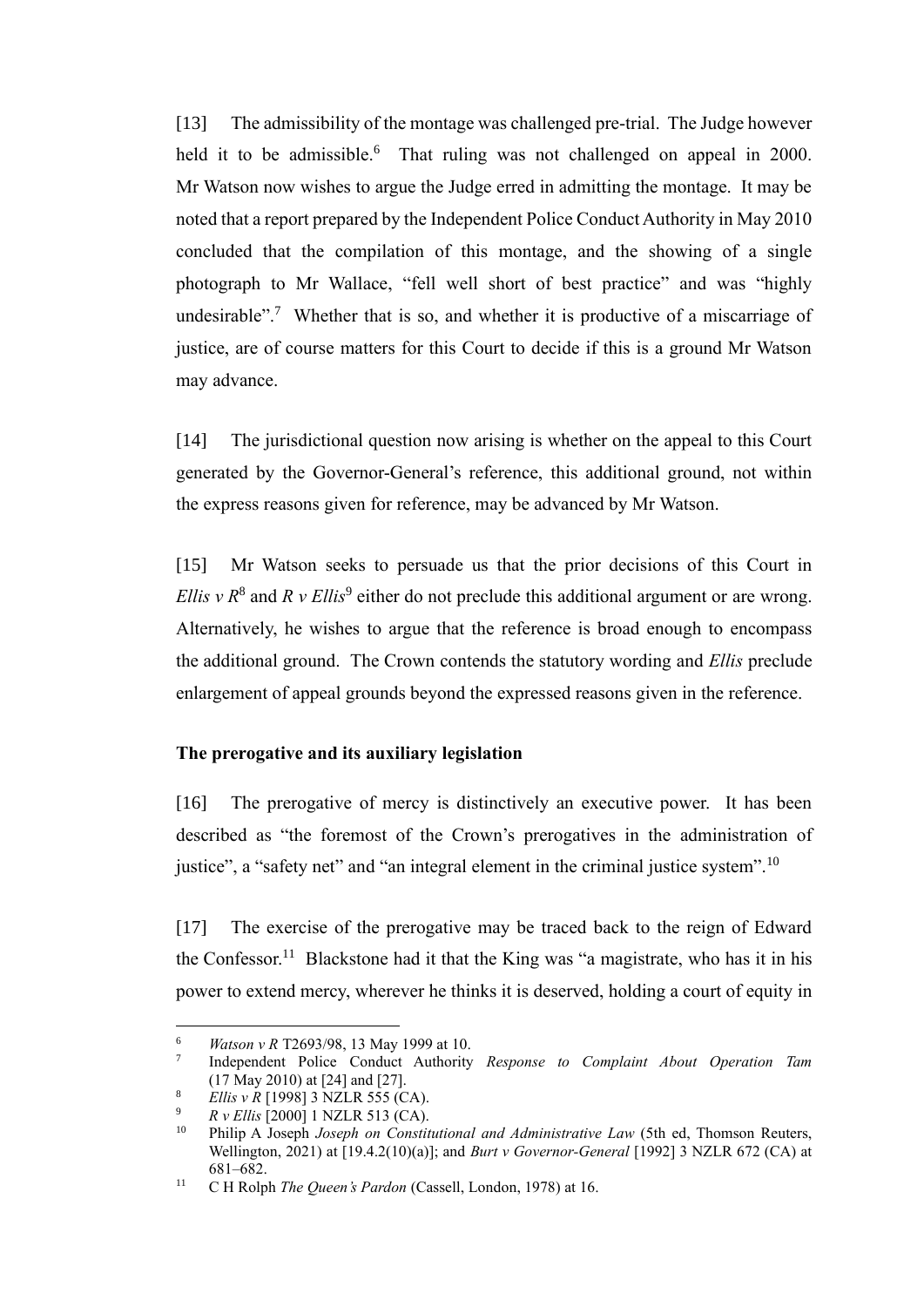his own breast".<sup>12</sup> It was first set out in statutory form by Henry VIII in the Jurisdiction of Liberties Act 1535 (Eng), which ratified and preserved royal powers.<sup>13</sup>

[18] Inevitably perhaps, judges intruded into this entirely executive process in the late 18th century, when they came to recommend exercise of the prerogative when profoundly dissatisfied with a jury verdict, or perhaps on other purely compassionate grounds.<sup>14</sup> In this relationship there was no particular discord. But within the executive there most certainly was. In 1830 the Prime Minister (the Duke of Wellington) and Home Secretary (Sir Robert Peel) successfully resisted a royal command to commute sentence given by George IV (whom the criminologist C H Rolph described as "notoriously, nothing if not human").<sup>15</sup> Thereafter the Royal prerogative was exercised only on the advice of ministers. The prerogative narrowed; mere compassionate appeals "ad misericordiam" would not justify its exercise. By the end of the 19th century free pardon was granted only on legal grounds, where innocence was ascertainable or there was real doubt as to guilt.<sup>16</sup>

[19] In New Zealand the Letters Patent Constituting the Office of the Governor-General of New Zealand provide expressly for the prerogative.<sup>17</sup> The power in question is plainly that of the Governor-General, and is to grant a pardon ("either free or subject to lawful conditions"), $^{18}$  a respite ("either indefinite or for a specified period"),  $^{19}$  or to remit the whole or part of any sentence.<sup>20</sup>

[20] Auxiliary legislation supports the prerogative. Until recently this took the form of s 406 of the Crimes Act.<sup>21</sup> That provision's origins can be traced back to s 19 of the Criminal Appeal Act 1907 (UK), which established the Court of Criminal Appeal,

<sup>12</sup> William Blackstone *Commentaries on the Laws of England* (15th ed, Professional Books, Abingdon, 1982) vol 4 at 397.

 $13$  Rolph, above n [11,](#page-4-1) at 19.

 $14$  At 24.<br> $15$  At 26.

<sup>&</sup>lt;sup>15</sup> At 26 and 28.

 $16$  At 28–29.

Letters Patent Constituting the Office of the Governor-General 1983, cl 11.

 $18$  Clause 11(a).

 $\frac{19}{20}$  Clause 11(b).

 $\frac{20}{21}$  Clause 11(c).

See n [4](#page-2-0) above.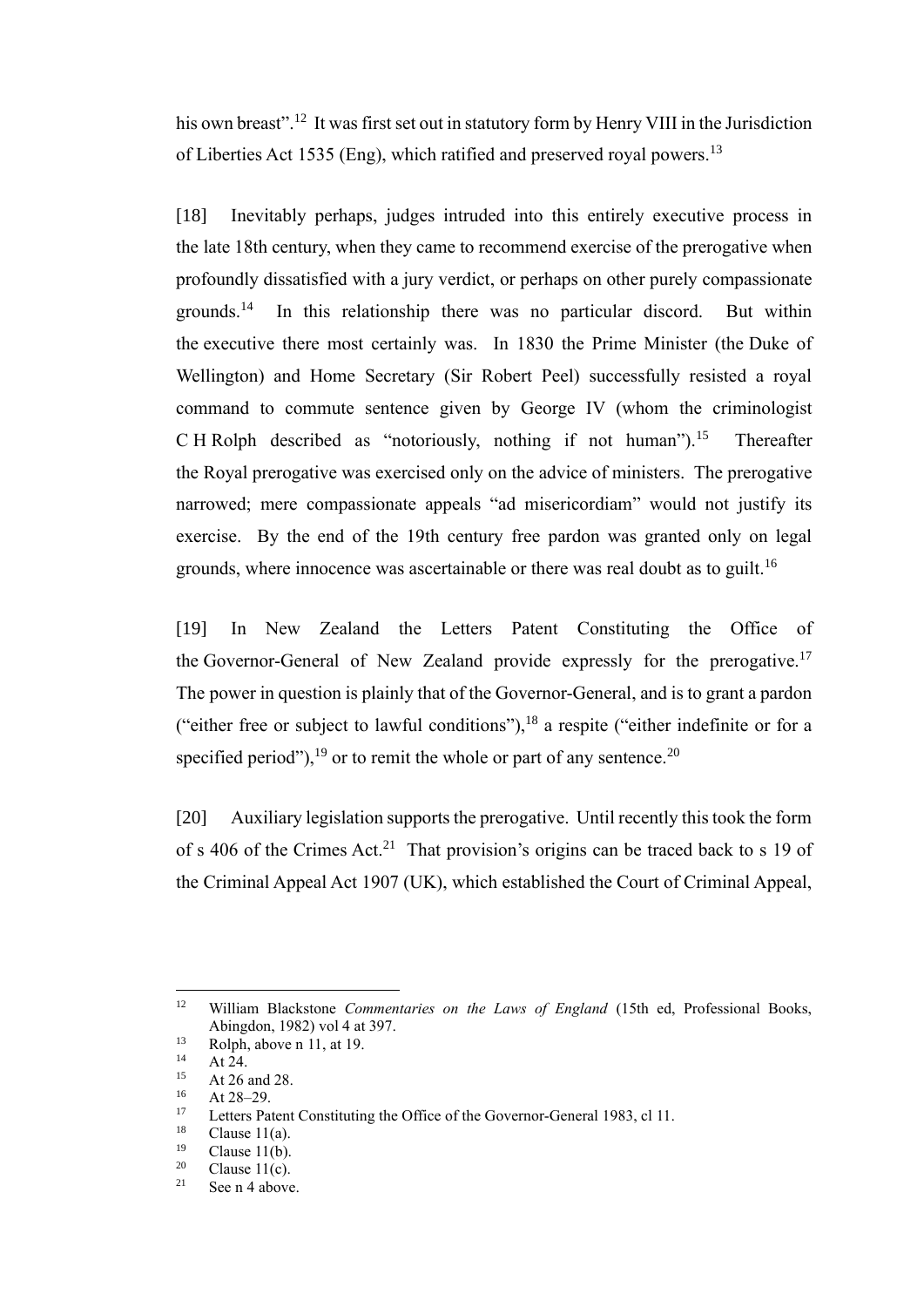a development said to be the consequence of "political necessity born of a traumatic experience".<sup>22</sup> Section 19 provided:

Nothing in this Act shall affect the prerogative of mercy, but the Secretary of State on the consideration of any petition for the exercise of His Majesty's mercy, having reference to the conviction of a person on indictment or to the sentence (other than sentence of death) passed on a person so convicted, may, if he thinks fit, at any time either—

- (a) refer the whole case to the Court of Criminal Appeal, and the case shall then be heard and determined by the Court of Criminal Appeal as in the case of an appeal by a person convicted; or,
- (b) if he desires the assistance of the Court of Criminal Appeal on any point arising in the case with a view to the determination of the petition, refer that point to the Court of Criminal Appeal for their opinion thereon, and the Court shall consider the point so referred and furnish the Secretary of State with their opinion thereon accordingly.

To state the obvious inference from the opening words of that provision, the legislation supports, and is auxiliary to, the executive prerogative.

[21] Statutory provision auxiliary to the prerogative had been enacted in rather different terms in this country in the Criminal Code Act  $1893$ ,<sup>23</sup> and later the Crimes Act 1908. Section 447 of the latter Act provided:

**New trial by order of Governor-General in Council.—**Where on application for the mercy of the Crown on behalf of any person convicted of a crime the Governor-General in Council entertains a doubt whether such person ought to have been convicted, he may, instead of remitting or commuting the sentence, after such inquiry as he thinks proper, by an order in writing, direct a new trial at such time and before such Court as he thinks proper.

[22] New Zealand however failed to follow the English criminal appellate reforms for four decades, until the Criminal Appeal Act 1945 — described as "arguably the most important legislative reform relating to appeals upon indictment in New Zealand".<sup>24</sup> This provided a right of appeal against conviction on a question of law and, with the leave of this Court or the trial judge, against conviction:<sup>25</sup>

<span id="page-6-0"></span><sup>22</sup> Leon Radzinowicz and Roger Hood *A History of English Criminal Law and its Administration from 1750* (Stevens & Sons, London, 1986) vol 5 at 766. The "traumatic experience" was the miscarriage of justice in the case of Adolph Beck, and the sustained public response to it.

 $23$  Criminal Code Act 1893, s 417.

<sup>24</sup> Christopher Corns and Douglas Ewen *Criminal Appeals and Reviews in New Zealand* (Thomson Reuters, Wellington, 2019) at [2.10.1].

<sup>&</sup>lt;sup>25</sup> Criminal Appeal Act 1945, s  $3(a)$  and (b).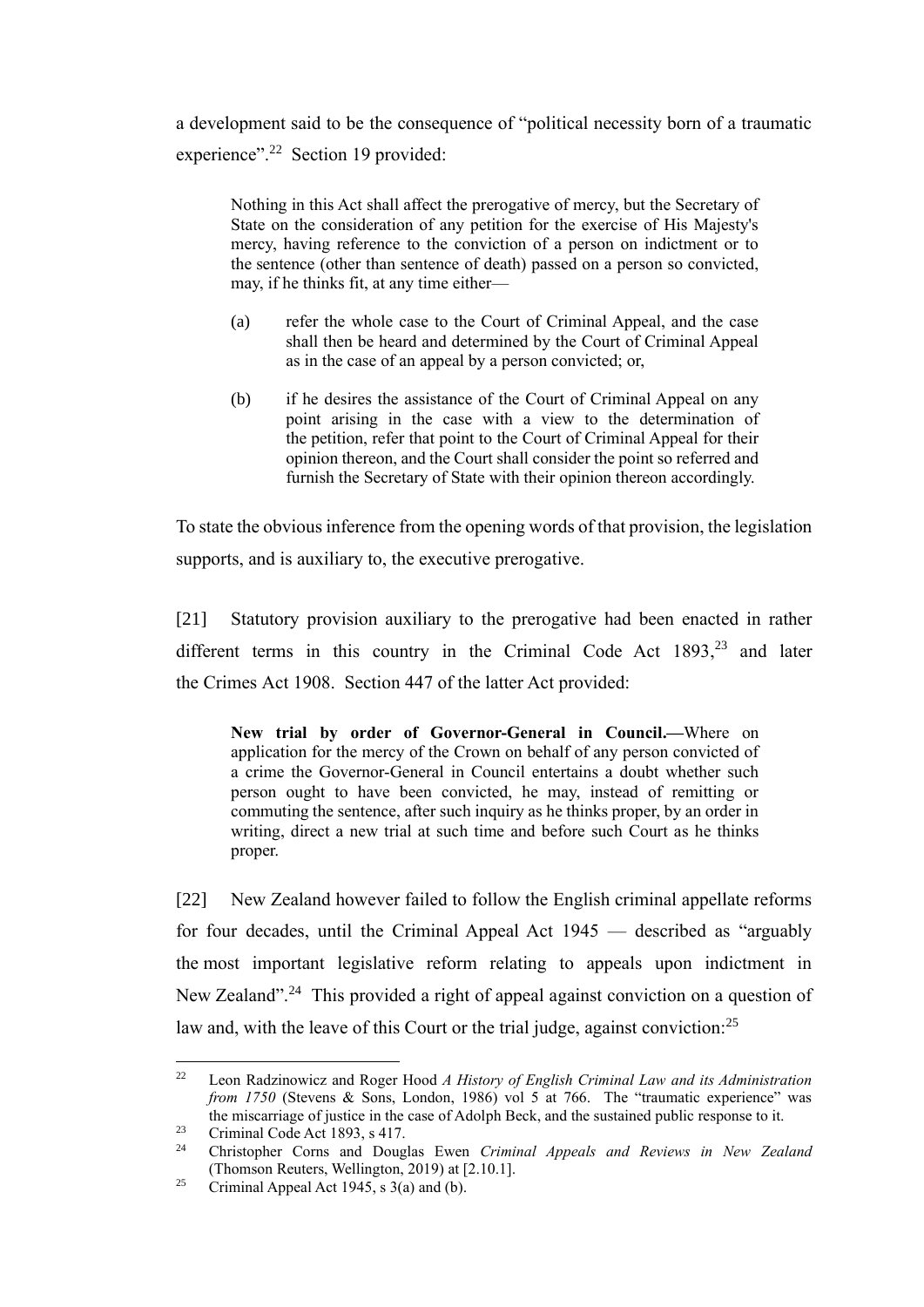… on any ground of appeal which involves a question of fact alone, or a question of mixed law and fact, or any other ground which appears to the Court of Appeal to be a sufficient ground of appeal.

<span id="page-7-0"></span>[23] As to the prerogative, s 17 of the 1945 Act provided (in terms essentially repeating the 1907 English provision):

Nothing in this Act shall affect the prerogative of mercy, but the Governor-General, on the consideration of any application for the exercise of the mercy of the Crown having reference to the conviction of a person on indictment or to the sentence (other than a sentence fixed by law) passed on a person so convicted, may, if he thinks fit, at any time, by Order in Council, either—

- (a) Refer the whole case to the Court of Appeal, and the case shall then be heard and determined by the Court of Appeal as in the case of an appeal by a person convicted; or
- (b) If he desires the assistance of the Court of Appeal on any point arising in the case with a view to the determination of the application, refer that point to the Court of Appeal for its opinion thereon, and the Court shall consider the point so referred and furnish the Governor-General with its opinion thereon accordingly.

<span id="page-7-1"></span>[24] That provision was then replaced in the Crimes Act 1961 with the provision we must deal with in this application: s 406. It is set out at [8] above, but for convenience we repeat it here:

#### **406 Prerogative of mercy**

- (1) Nothing in this Act shall affect the prerogative of mercy, but the Governor-General in Council, on the consideration of any application for the exercise of the mercy of the Crown having reference to the conviction of any person by any court or to the sentence (other than a sentence fixed by law) passed on any person, may at any time he or she thinks fit, whether or not that person has appealed or had the right to appeal against the conviction or sentence, either—
	- (a) refer the question of the conviction or sentence to the Court of Appeal or, where the person's right of appeal against conviction under section 229 of the Criminal Procedure Act 2011 was to the District Court or the High Court, to the High Court, and the question so referred shall then be heard and determined by the court to which it is referred as in the case of an appeal by that person against conviction or sentence or both, as the case may require; or
	- (b) if he or she desires the assistance of the Court of Appeal on any point arising in the case with a view to the determination of the application, refer that point to the Court of Appeal for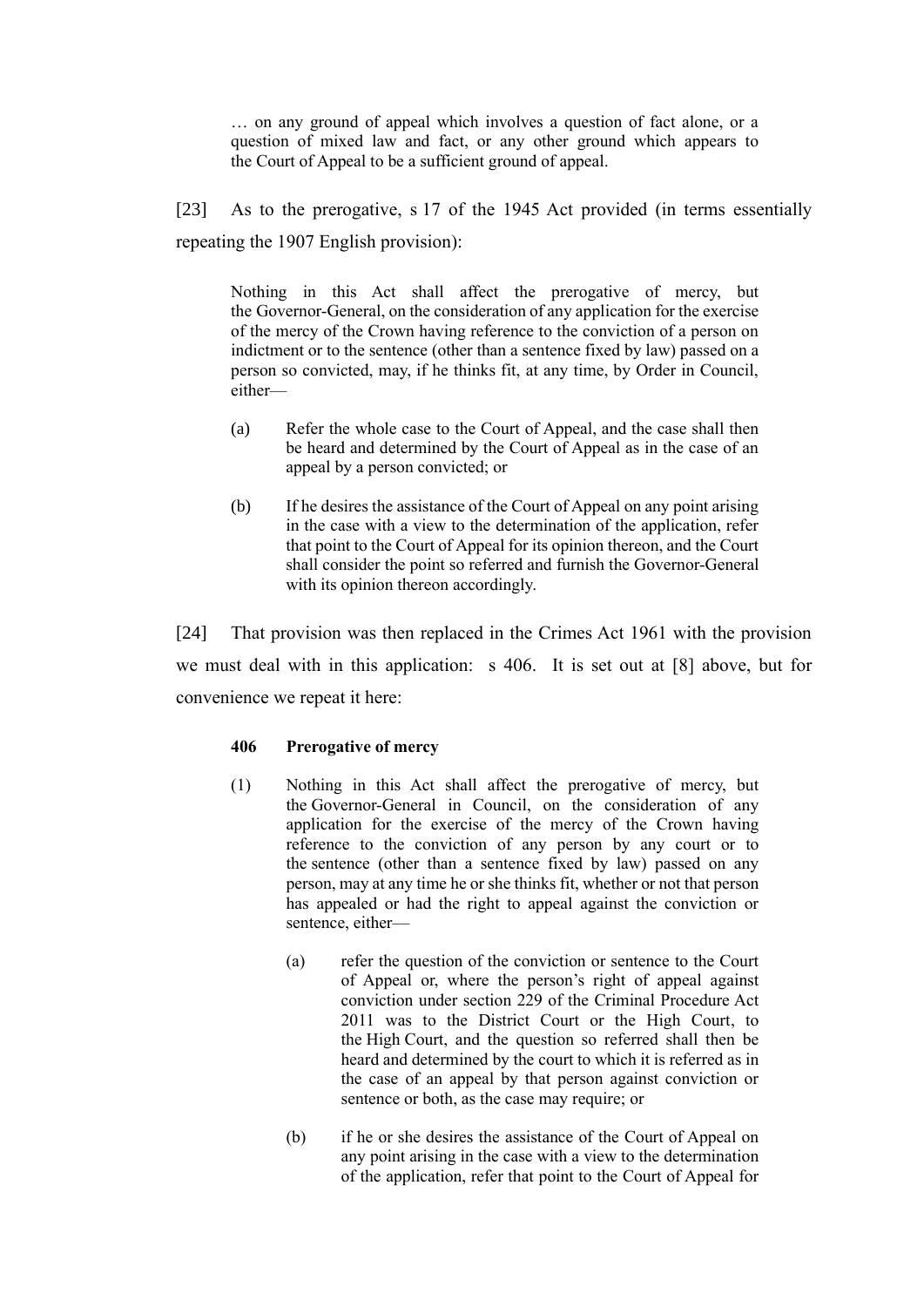its opinion thereon, and the court shall consider the point so referred and furnish the Governor-General with its opinion thereon accordingly.

[25] The change was made between the introduction of the Crimes Bill 1957 the wording of which retained (with only immaterial changes) the 1945 wording set out at [\[23\]](#page-7-0) above<sup>26</sup> — and the reintroduction of the Bill in 1961 (in the terms above at  $[24]$ ).<sup>27</sup> A retired Judge, Sir George Finlay, had reviewed the 1957 Bill.<sup>28</sup> We have reviewed his report, but it says nothing on the subject of the prerogative.

[26] At this stage, and subject to the examination of precedent that follows, we make a number of observations about the legislation, and the change effected in 1961.

[27] First, the legislative history and admissible extrinsic materials are entirely opaque as to why the change from "the whole case" to "the question of the conviction or sentence" was made. The only light cast on the change by the explanatory note to the 1961 Bill concerned the extension of the power to decisions of the Magistrate's Court:<sup>29</sup>

*Clause 406(a)* has been extended to allow the Governor-General in Council, on an application for the exercise of the prerogative of mercy, to refer to the Supreme Court a conviction or sentence by a Magistrate's Court.

Ultimately, however, we agree with Ms Laracy's observation, for the Crown, that the legislative history provides no insight into the change.

[28] Secondly, no particular mischief — in terms of abuse of the reference process — appears to have generated the change from "the whole case" to "the question of the conviction or sentence" between the 1945 and 1961 Acts. Counsel were unable to point to circumstances necessitating any restriction of scope. But, in particular, it certainly cannot be said that the change was prompted by the more liberal view of the 1907/1945 "whole case" formulation taken by the House of Lords in *R v Chard*,

<sup>&</sup>lt;sup>26</sup> Crimes Bill 1957 (135-1), cl 418.<br><sup>27</sup> The delay may be explained by the

<sup>27</sup> The delay may be explained by the National Government losing office in 1957, and regaining it in 1960, but this time with the more liberally minded Rt Hon Keith Holyoake as Prime Minister and, in particular, the Hon Ralph Hanan as Minister of Justice.

<sup>28</sup> George Finlay *Report on the Crimes Bill 1957* (30 September 1959).

<sup>&</sup>lt;sup>29</sup> Crimes Bill 1961 (82-1) (explanatory note) at xxxviii.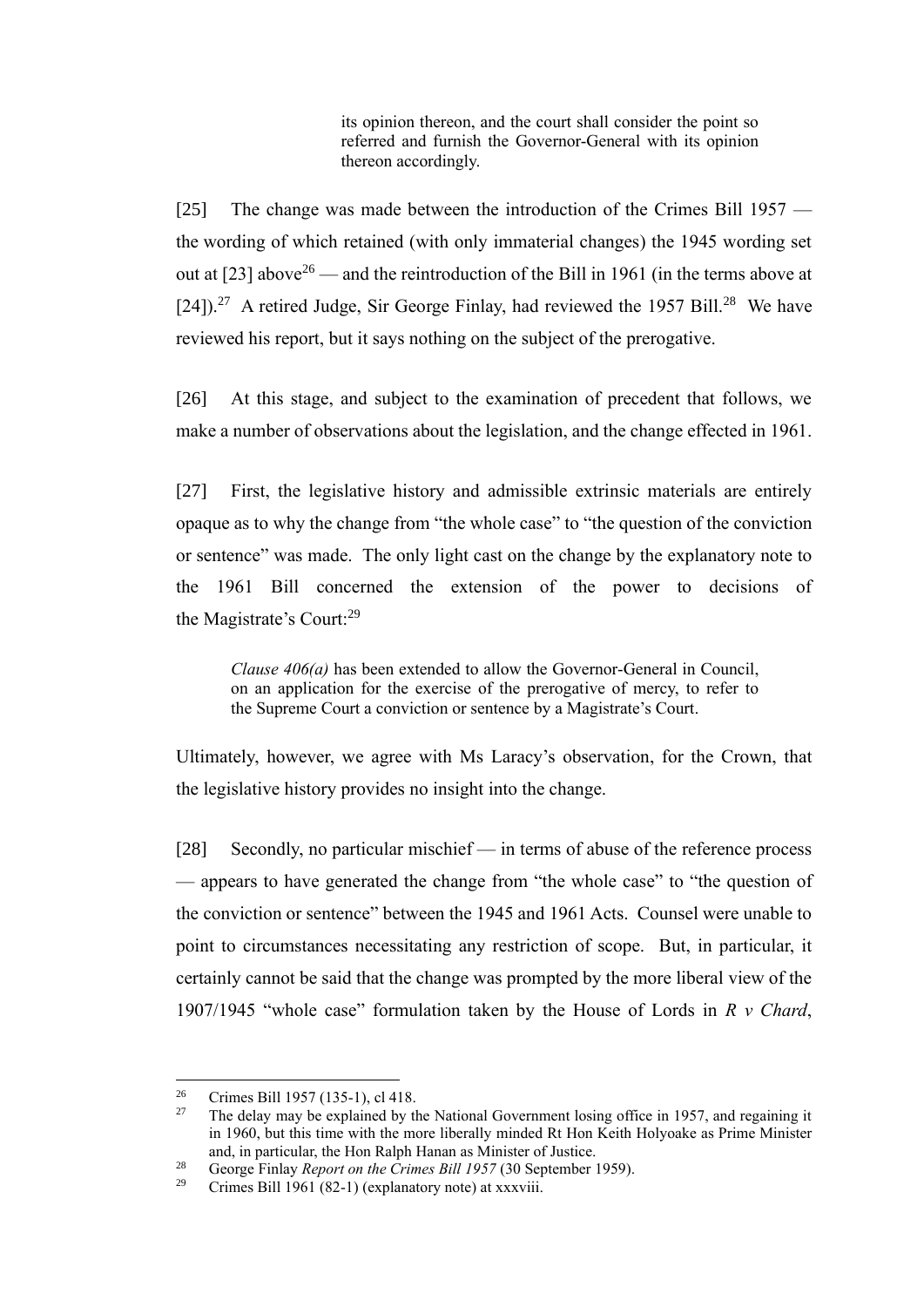<span id="page-9-0"></span>a decision we will consider a little later in this judgment.<sup>30</sup> *Chard* was decided in 1983, more than two decades after the 1961 Act.

[29] Thirdly, the unaltered effect of para (a) in both the 1945 and 1961 formulations was to resolve the exercise of prerogative by reference to this Court, in effect granting a second appeal. The executive would then have no further function to perform, the matter now effectively lying in the hands of this Court. That is in contrast to para (b), where this Court might be asked for its advice but have no other dispositive role. In the case of a reference under para (b), exercise of the prerogative still remains for the executive in light of the answers it receives from this Court.<sup>31</sup>

[30] Fourthly, we consider the most likely rationale for the linguistic change to the start of para (a) to be no more than to distinguish between reference of the conviction, or sentence, or both; a distinction otherwise obscured by the 1945 wording concerning "the whole case". What we do not find in the wording of either formulation is a warrant confining the reference to particular questions, thereby tying the hands of the receiving court. As we will see shortly, although that view was initially taken by the Court of Criminal Appeal in England and Wales, under the 1945 ("whole case") formulation, that view was very firmly repudiated by the House of Lords in *Chard*. It held "the whole case" meant just that, and it was for the Court to manage grounds that were either hopeless or an abuse of process.<sup>32</sup> In agreement with Mr Chisnall's argument, for Mr Watson, we consider "the question of the conviction or sentence" is simply another way of saying the court must consider the whole case — at least as regards the conviction — including the trial process and evidence resulting in the conviction.

[31] Fifthly, we do not discern in the 1961 revision an intention on Parliament's part to alter the former approach. The 1961 revision refers "the question of the conviction or sentence", evidently referencing the application which will relate to one or the other. It makes no provision for definition by the Governor-General of particular grounds motivating reference, and it is far from clear why Parliament would have wanted to do

<sup>30</sup> *R v Chard* [1984] 1 AC 279 (HL), discussed at [\[35\]](#page-11-1)[–\[40\]](#page-13-0) below.

 $31$  Section 406(1)(b) of the Crimes Act was engaged in the prerogative application by David Bain: Corns and Ewen, above [n 24,](#page-6-0) at [7.11.3(2)], n 1239.

<sup>32</sup> *R v Chard*, above n [30,](#page-9-0) at 291 and 293–294.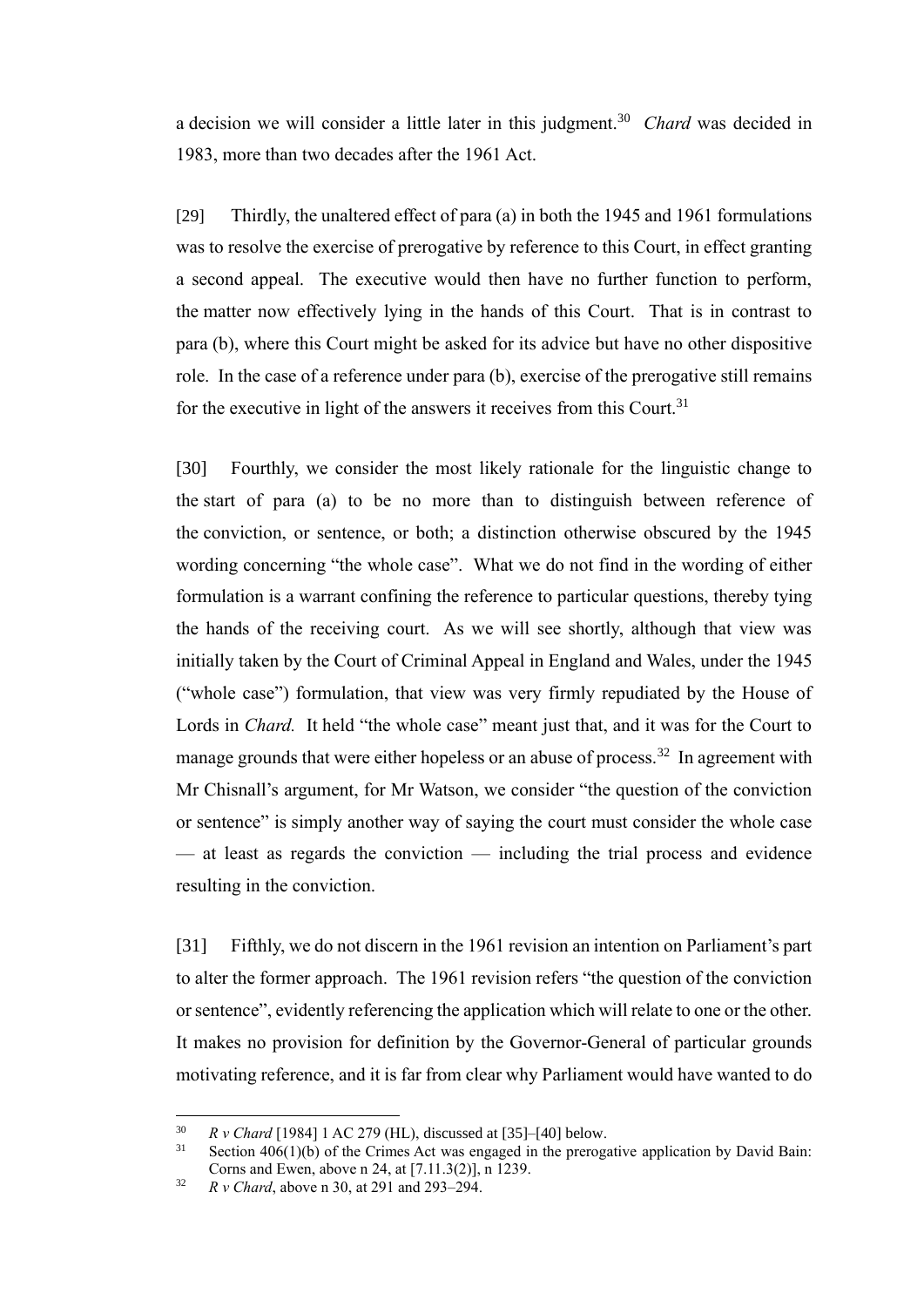<span id="page-10-0"></span>that, or indeed chosen such innocuous words to effect that purpose if it did. We do not, in particular, agree with Ms Laracy's submission before us that the wording in s 406 "supports a targeted and focussed approach to the reference procedure". Rather, we agree with Mr Chisnall and Mr Cook's submission that if Parliament had intended to dilute the 1945 procedure, it might have been expected to have said so expressly. It is evident from *R v Morgan* (a 1962 prerogative reference) that it was not the executive's practice at the time to refer specific questions to this Court.<sup>33</sup> As we will observe shortly, when we discuss that case, this Court then thought reasons a good idea, but did not suggest they were either mandatory or defining. In that context it might also be observed that given the variable degree of executive resource that could be applied to the examination of applications for the exercise of the prerogative,  $34$ especially in the earlier days of s 406, it is entirely unclear why Parliament would have intended the s  $406(1)(a)$  appeal process to be controlled by the reasons (if any) given in the reference, instead of allowing the ordinary appellate process to take its course.

[32] Sixthly, proceeding in this manner and subject to any question of binding authority otherwise, we see "the question of the conviction or sentence" as initiating an appeal as to either matter, but without constraining what grounds may then be advanced. However, as English and Australian authorities make clear, the rules or practice of the appellate court may then confine the appeal — if, for instance, a ground advanced is frivolous, vexatious or abusive — for example, because it simply re-runs, without more, grounds that had already been adjudicated upon in the original appeal.<sup>35</sup> Because that discipline exists, at least under the s 406 case law, we do not accept that renewal of a general right of appeal "would render meaningless the unique character of the Governor-General's power under s 406", as Ms Laracy submitted before us.

[33] Finally, and for completeness we note that s 17(1) of the Criminal Cases Review Commission Act 2019 provides for reference to this Court in somewhat more simple terms than s  $406(1)(a)$ :

<sup>33</sup> *R v Morgan* [1963] NZLR 593 (CA), discussed at [47]–[48] below.

See generally Malcolm Birdling "Correcting Miscarriages of Justice" [2013] NZLJ 413.

<sup>35</sup> See the discussion at [35]–[45] below.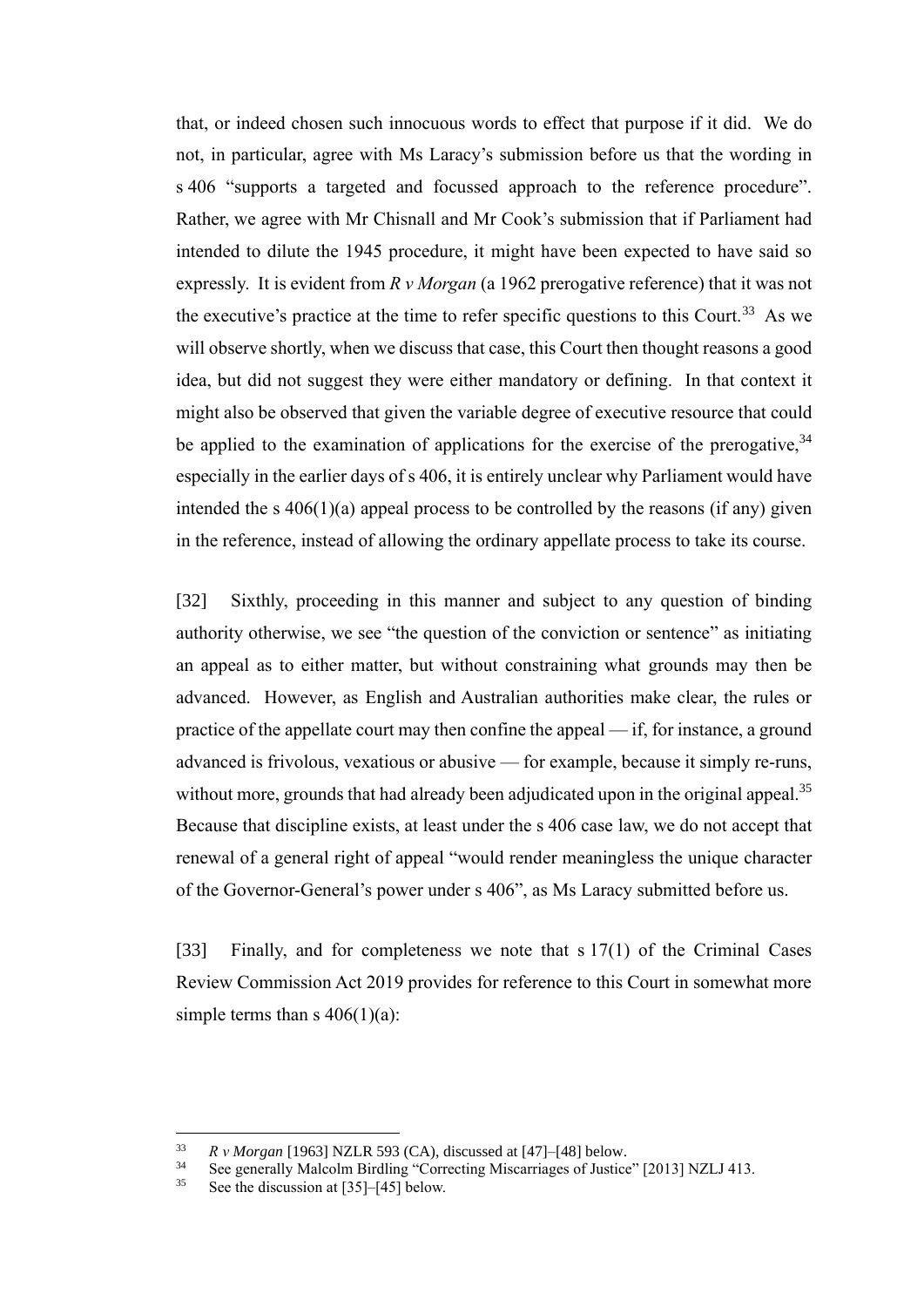### **17 Ground for referring conviction or sentence to appeal court**

(1) The Commission may refer a conviction or sentence to the appeal court if the Commission, after reviewing the conviction or sentence, considers that it is in the interests of justice to do so.

Section 19 then provides:

### **19 Commission must give appeal court reasons for referral**

The Commission, when referring a conviction or a sentence to the appeal court, must give the court a statement of its reasons for the referral.

The 2019 Act, like the 1961 or 1945 Acts, does not provide that the statement of reasons then binds the scope of the appeal. Section 20 simply provides:

### **20 Hearing and determination of appeal**

The appeal court to which the Commission refers a conviction or sentence must hear and determine the matter as if it were a first appeal against the conviction or sentence.

On the face of it, s 20 leaves to this Court the ability to manage its own processes as regards further grounds either differing from the statement of reasons given by the Commission or repeating ones previously advanced on the first appeal, albeit bearing in mind the guidance given in the concluding words of that provision.

# **Precedent in cognate jurisdictions**

<span id="page-11-0"></span>[34] We here touch on the leading authorities in England and Australia.

# *England*

<span id="page-11-1"></span>[35] It will suffice to discuss the leading authority in England and Wales, that of the House of Lords in  $R$   $\nu$  *Chard*.<sup>36</sup> The police case against Mr Chard had been that he was the armourer for a gang engaged in armed robberies. Following his conviction, one of the Crown witnesses, an accomplice, recanted. The Home Secretary then, in exercise of his powers under s  $17(1)(a)$  of the Criminal Appeal Act 1968 (UK), referred to the Court of Appeal "the whole of the case of Alan John Chard for

 $36$  *R v Chard*, above n [30.](#page-9-0)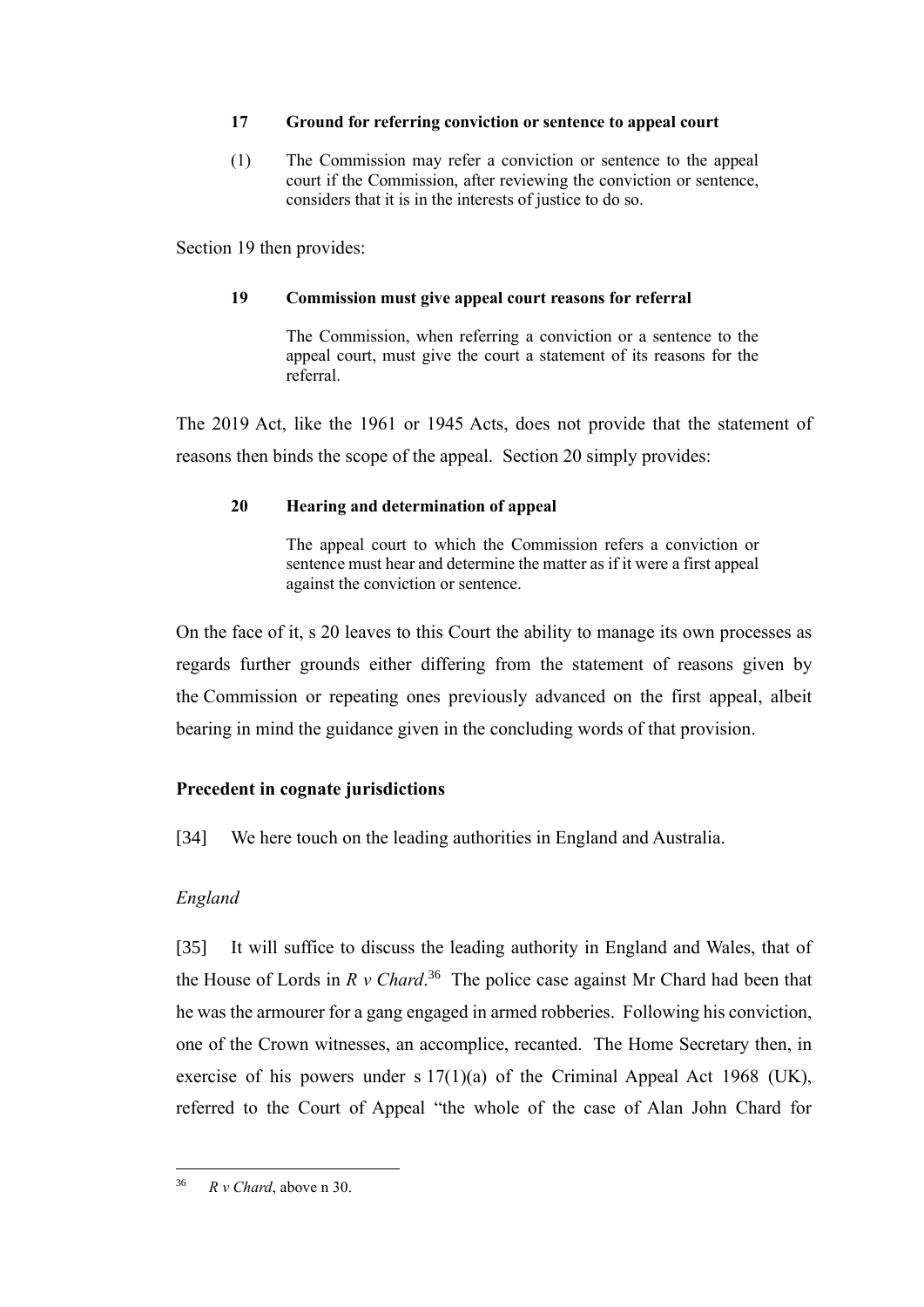determination in respect of his conviction on 7 November 1975 of three offences of conspiracy to rob".<sup>37</sup>

[36] The provision just referred to, s  $17(1)(a)$ , involved a further reformulation of the 1907 legislative formulation. It was in these terms:

### **17 Reference by Home Secretary**

- (1) Where a person has been convicted on indictment, or been tried on indictment and found not guilty by reason of insanity, or been found by a jury to be under disability, the Secretary of State may, if he thinks fit, at any time either—
	- (a) refer the whole case to the Court of Appeal and the case shall then be treated for all purposes as an appeal to the Court by that person …

[37] Mr Chard then filed in the Court of Appeal a perfected notice of grounds of appeal. Two of these grounds, relating to the admissibility of uncorroborated accomplice evidence, had not been alluded to in the Home Secretary's letter of reference. The Court of Appeal declined to consider those two additional grounds. Although the House of Lords upheld that decision, it did so only because those grounds had already been considered and rejected by the Court of Appeal in the original appeal.<sup>38</sup> But there was no question that the Court had *jurisdiction* to consider them.

[38] Speaking for a unanimous (and, it may be noted, strong) panel, Lord Diplock said:<sup>39</sup>

My Lords, the point of law raised by the certified questions is purely one of statutory construction; and, as I have already indicated, the language of section  $17(1)(a)$  is in my opinion capable of bearing one meaning only. If the Home Secretary decides to act under paragraph (*a*), rather than paragraph (*b*), in the case of a particular convicted person, it is the whole case and nothing less than the whole case of that person that the Home Secretary is empowered by the section to refer to the Court of Appeal. Upon receipt of such a reference it then becomes the duty of the Court of Appeal to treat the case so referred *for all purposes* as an appeal to the court by *that* person.

 $37$  At 288.

 $38$  At 293–294.

<sup>39</sup> At 291 (original emphasis). The other members of the panel were Lord Scarman, Lord Roskill, Lord Brandon and Lord Templeman.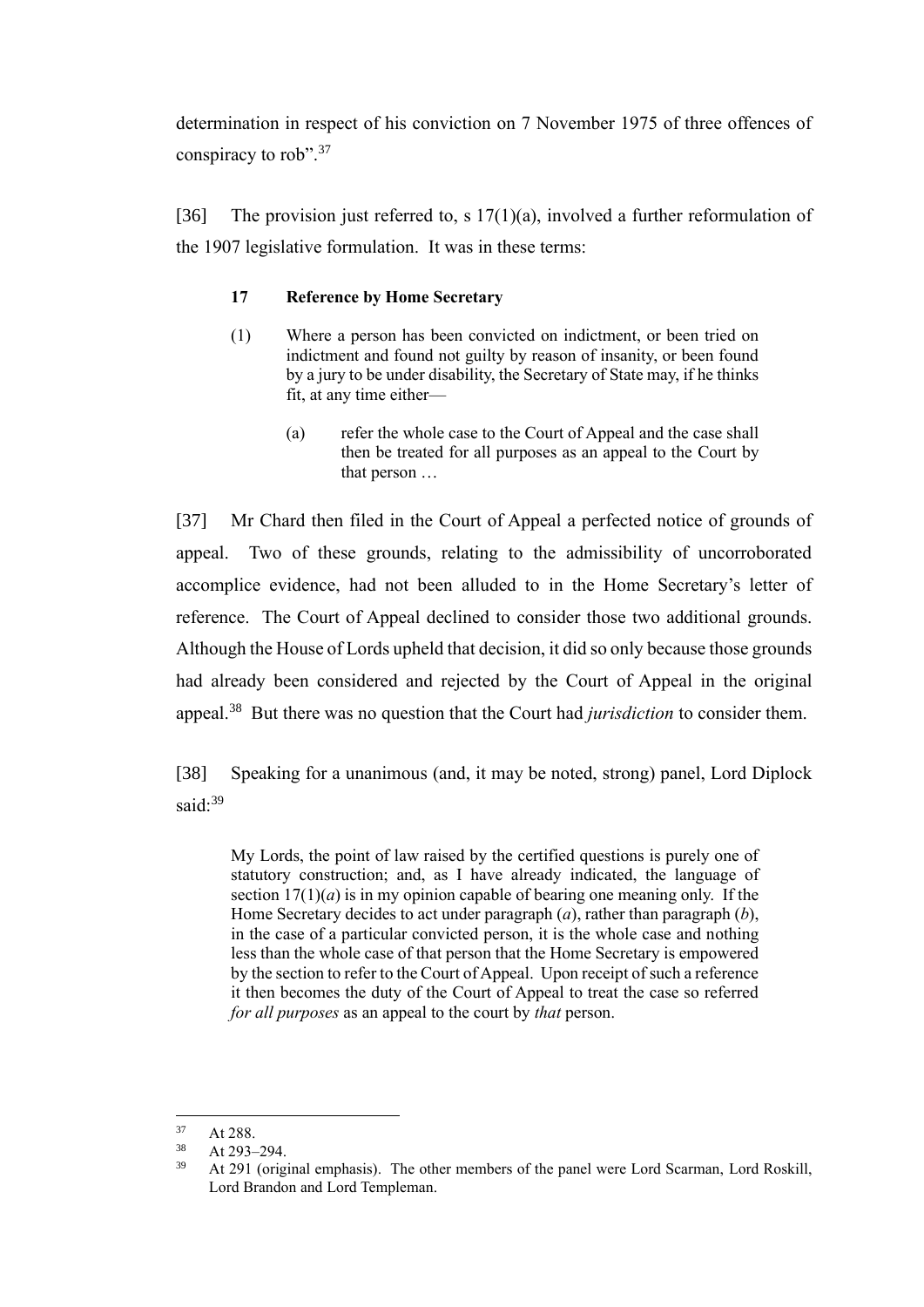As his Lordship noted, the relevant rules of court required notice to be given of proposed grounds of appeal, and no limitation was imposed by them as to the grounds that might be advanced.<sup>40</sup>

[39] Importantly for present purposes, the House of Lords overruled a contrary decision of the Court of Criminal Appeal in *R v Caborn-Waterfield*. 41 The importance of this is that the earlier decision was based on the 1907/1945 legislative formulation which did not have the words "treated for all purposes as an appeal to the court by that person":<sup>42</sup>

It is not wholly clear from the full passage whether Lord Goddard was saying the court had no jurisdiction to consider any grounds of appeal other than those on which the Home Secretary had referred the case, or that as a matter of practice the court would refuse to do so. If it meant the former, and it has been uniformly treated as having done so, it was in my respectful view wrong, even on the language of section 19(*a*) of the Criminal Appeal Act 1907 as it stood in 1956. By the Administration of Justice Act 1960, however, Parliament itself stepped in and by Schedule 3 amended section 19(*a*) of the Act of 1907 and, among other changes, took the occasion to substitute the more emphatic words that still remain in force as section  $17(1)(a)$  of the Criminal Justice Act 1968, with the immaterial difference that the words "that person" in the 1968 consolidating Act were "the person" in the 1960 amendment. It is difficult to think of any other explanation for this part of the 1960 amendment than a parliamentary intention to overrule the effect of the judgment of Lord Goddard in *Caborn-Waterfield*.

<span id="page-13-0"></span>[40] Differing from the Crown's submissions before us, we do not consider the decision in *Chard* turns on the 1968 revision at all. We consider the first half of the passage just quoted makes that tolerably clear.

#### *Australia*

[41] *Chard* was applied by the High Court of Australia in *Mickelberg v R*. 43 It concerned the Western Australia Criminal Code, which provided for executive reference to the Court of Appeal on the same terms as the 1907/1945 "whole case" formulation in England and Wales and formerly in New Zealand. In due course that

 $40$  At 291.

<sup>41</sup> At 293, citing *R v Caborn-Waterfield* [1956] 2 QB 379 (Crim App).

At 292-293.

<sup>43</sup> *Mickelberg v R* (1989) 167 CLR 259 at 311 per Toohey and Gaudron JJ.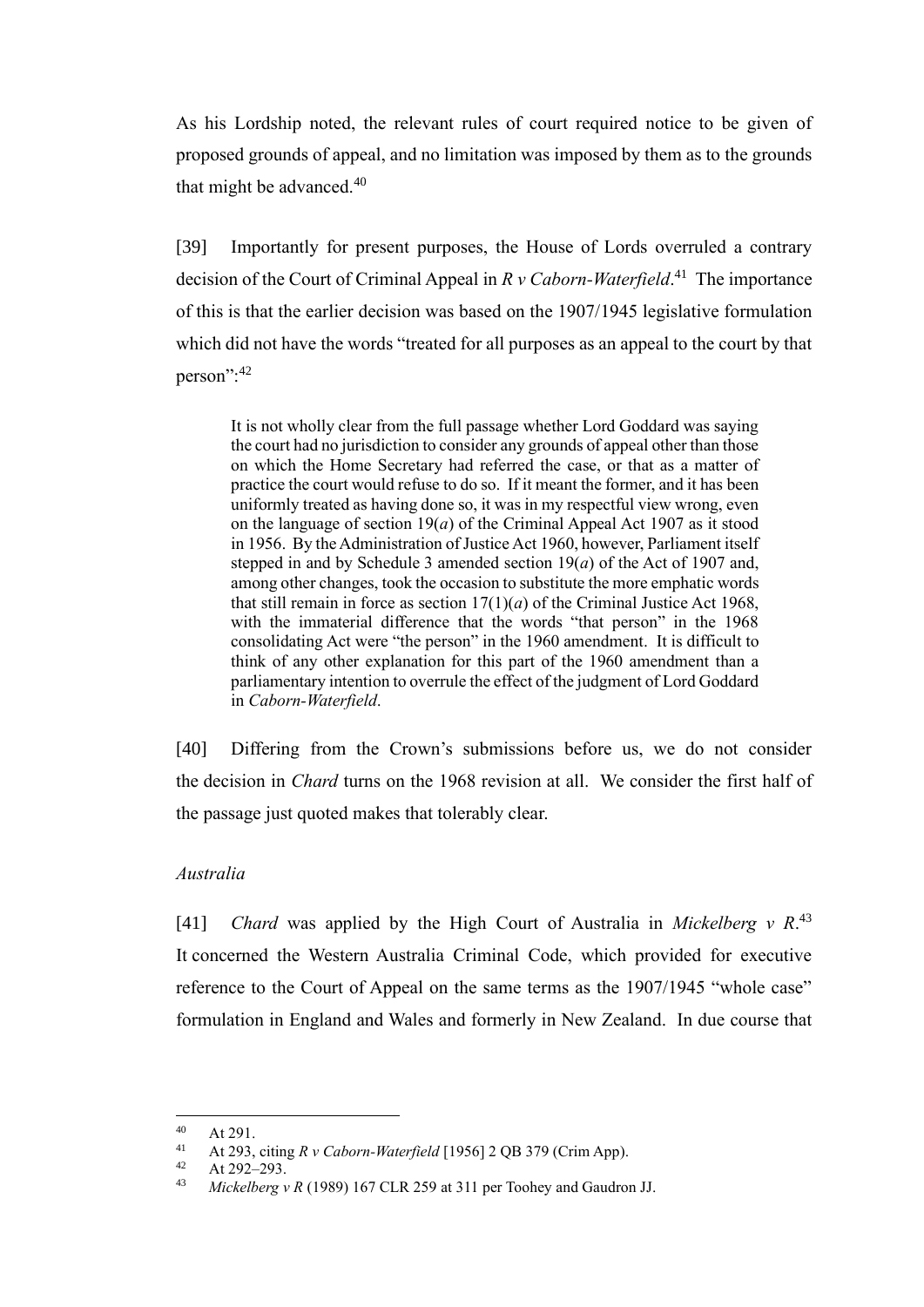became s 140(1)(a) of the Sentencing Act 1995 (WA), again replicating the 1907/1945 formulation. In did not include the further 1968 reformulation addressed in *Chard.* 

[42] In a judgment joined by Mason CJ and Brennan and Deane JJ, Toohey and Gaudron JJ said: <sup>44</sup>

The words … so far as they require "the whole case ... [to] be heard and determined", permit of only one meaning. It is the whole case which must be passed upon by the application of legal principles appropriate to criminal appeals. That being so, the power to exclude matters from consideration is properly to be seen as an aspect of the inherent power of a court to control its own proceedings. That power will authorize the exclusion of issues which are frivolous or vexatious … However, subject to an issue being properly excluded as frivolous or vexatious, it is, in our view, the duty of a court to which there has been a reference of the whole case to pronounce upon the whole case as presented.

[43] The same provision was again considered by the High Court in *Mallard v R*. 45

There, Gummow, Hayne, Callinan and Heydon JJ observed:<sup>46</sup>

Subject only to what we will say later about the words "as if it were an appeal" which appear in s  $140(1)(a)$  of the Act, the explicit reference to "the whole case" … conveys no hint of any inhibition upon the jurisdiction of the Court of Criminal Appeal on a reference. Indeed, to the contrary, the words "the whole case" embrace the whole of the evidence properly admissible, whether "new", "fresh" or previously adduced, in the case against, and the case for the appellant. That does not mean that the Court may not, if it think it useful, derive assistance from the way in which a previous appellate court has dealt with some, or all of the matters before it, but under no circumstances can it relieve it of its statutory duty to deal with the whole case. The history, as we have already mentioned, points in the same direction. The inhibitory purpose and effect of the words "as if it were an appeal" are merely to confine the Court to the making of orders, and the following of procedures apposite to an appeal, and further, and perhaps most relevantly, to require the Court to consider whether the overall strength of the prosecution case requires the Court to apply the proviso contained in … the *Criminal Code*.

[44] The reasoning in each case represents an implicit repudiation of the more restricted view taken in *Caborn-Waterfield*, and an affirmation of the broader view taken by the House of Lords in *Chard.* While Ms Laracy relies heavily in her argument on "the whole case" statutory language as underpinning *Mickelberg* and *Mallard*, she candidly acknowledges that the reasons for change here are obscure and we have

 $44$  At 312.

<sup>45</sup> *Mallard v R* [2005] HCA 68, (2005) 224 CLR 125.

At  $[10]$  (original emphasis).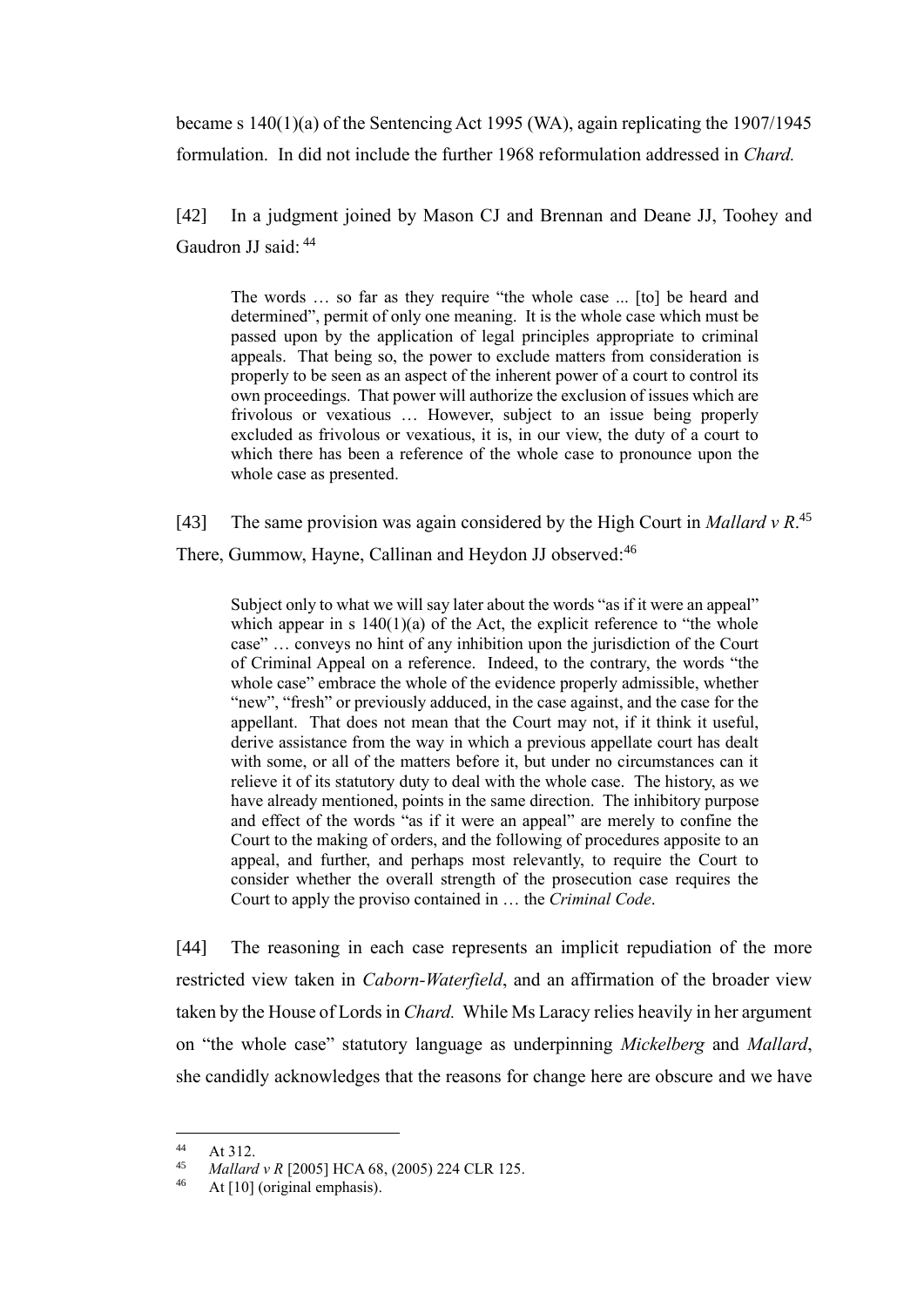been unable to discern either a policy imperative or intended linguistic distinction in the 1961 revision.

[45] Notably, the Western Australian legislation was amended in 2004 to permit the executive to specify the grounds of appeal to be considered and determined. $47$ That reform — a substantial inroad into the powers of appellate courts to manage their own procedures — would be quite unnecessary in this jurisdiction if the Crown's argument before us is correct.

### **Precedent in New Zealand**

<span id="page-15-0"></span>[46] We turn now to our domestic decisions, the first of which is *R v Morgan*.

#### *Morgan*

[47] The particular concern in *R v Morgan* was the approach to be taken to the receipt of fresh evidence on appeal. $48$  The appeal arose from a prerogative reference made in 1962 under s  $406(a)$ ,  $49$  and this Court had something to say about the process. It began by stating that s 406 contemplated either "a general reference under subs. (a) or a particular and limited reference under subs. (b)".<sup>50</sup> The Court went on to say: $51$ 

So far as subs. (a) is concerned — and that is the provision invoked here we think we should state that in our opinion the Court will be greatly assisted by being given information in each case of the considerations which have caused the Executive Council to refer the matter once again generally to the Court of Appeal.

[48] In making that observation, the Court relied specifically on the decision of the Court of Criminal Appeal in *Caborn-Waterfield* which, as we have noted, was subsequently repudiated by the House of Lords in *Chard*.<sup>52</sup> But, more importantly, we note three other points about *Morgan.* First, it acknowledged that s 406(a) gave

<sup>&</sup>lt;sup>47</sup> See Sentencing Act 1995 (WA), s 140(1a).

 $\frac{48}{49}$  *R v Morgan*, above n [33.](#page-10-0)

Section  $\overline{406(a)}$  was amended to become s  $\overline{406(1)(a)}$  on 5 August 2013. The amendment was a purely transitional one after s 406(2) was inserted by s 77(3) of the Legislation Act 2012.

 $50$  At 595.

 $51$  At 595–596.<br>  $52$  At 506

At  $596.$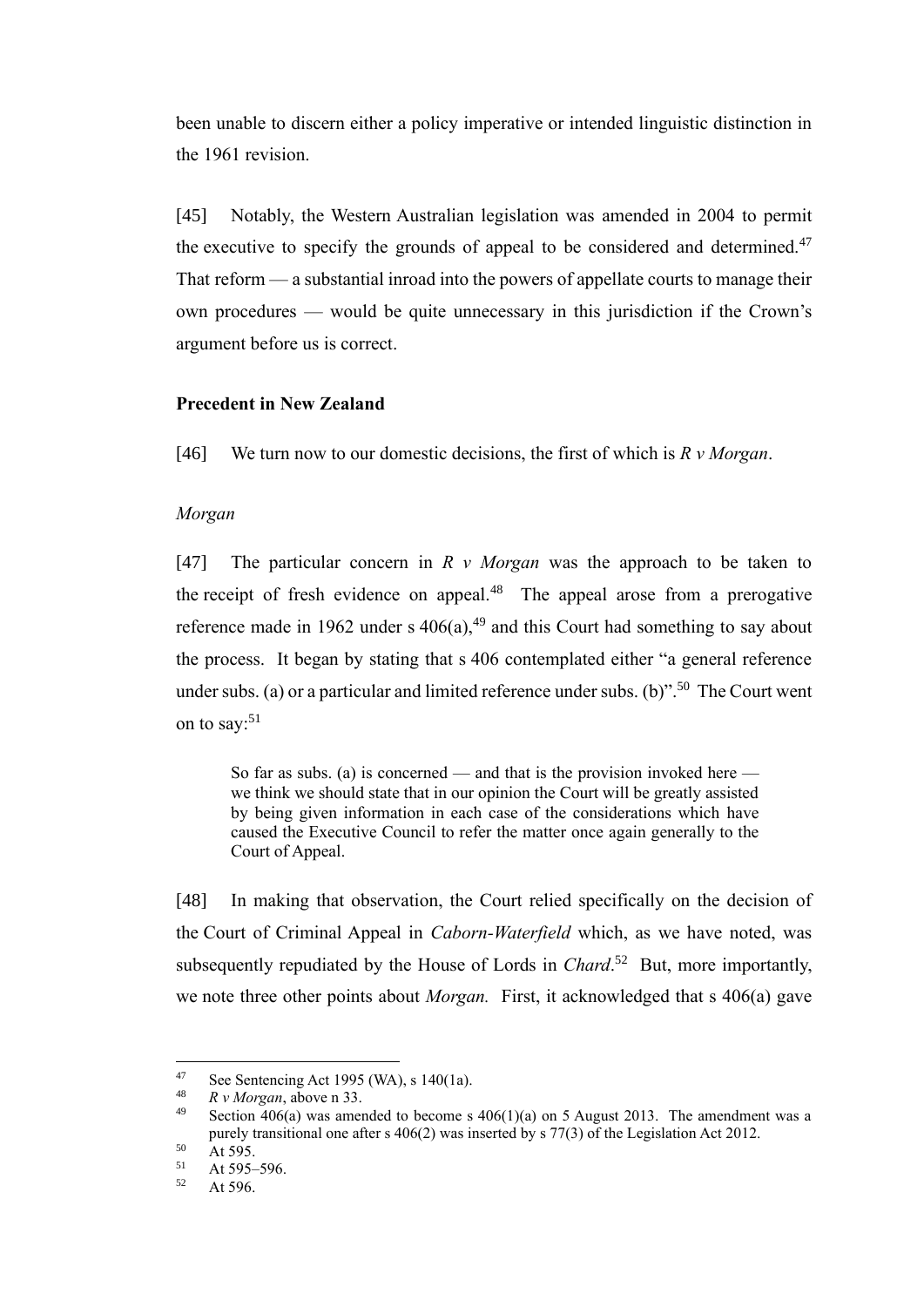rise to a "general" reference — in distinction to s  $406(b)$ .<sup>53</sup> Secondly, and as we noted earlier, it is evident that it was not the executive's practice at the time to refer specific questions to this Court. Thirdly, while this Court in *Morgan* plainly thought reasons was a good idea, and helpful in light of the primary issue before it of resolving an application to adduce fresh evidence, it did not suggest they were either mandatory or defining.

#### *Ellis*

[49] The prior decisions of this Court in *Ellis* — one in 1998 and one in 1999<sup>54</sup> are cited by Ms Laracy as authority for the proposition that  $s \, 406(1)(a)$  restricts this Court's consideration of Mr Watson's case to the specific grounds referred to in the Order in Council. We consider, however, that upon proper examination the reach of the *Ellis* decisions is far narrower.

[50] We start with the first *Ellis* decision, delivered in 1998.<sup>55</sup> Early in its reasoning the Court noted that the Governor-General had selected four grounds out of the various grounds referred to him as "being the grounds requiring consideration by the Court".<sup>56</sup> The Court then made two further observations:<sup>57</sup>

Pursuant to s 406(a) the Administrator of the Government has referred the question of the 13 convictions for hearing and determination, four grounds being specified and the reasons for the reference being confined to those grounds. Clearly the intention is to confine the question of the convictions, as referred, to the impact of those matters on the convictions. The language, scheme and purpose of s 406(a) neither requires nor entitles the Court to go beyond the matters identified which in effect become the points of appeal.

This passage may be said to be the high point in the two decisions for the Crown.

[51] It is however an essential, but overlooked, feature of the 1998 decision that it arose only upon an application for bail. The observations of the Court as to the potential scope of appeal upon a Governor-General's reference were not essential to the grant or denial of bail and cannot be regarded as generally dispositive of

 $53$  At 595.

<sup>&</sup>lt;sup>54</sup> *Ellis v R*, above [n 8;](#page-4-2) and *R v Ellis*, above n [9.](#page-4-3)<br> $\frac{55}{2}$  *Ellis v R*, above n 8

 $\frac{55}{56}$  *Ellis v R*, above [n 8.](#page-4-2)

 $56$  At 557.<br> $57$  At 550.

At 559.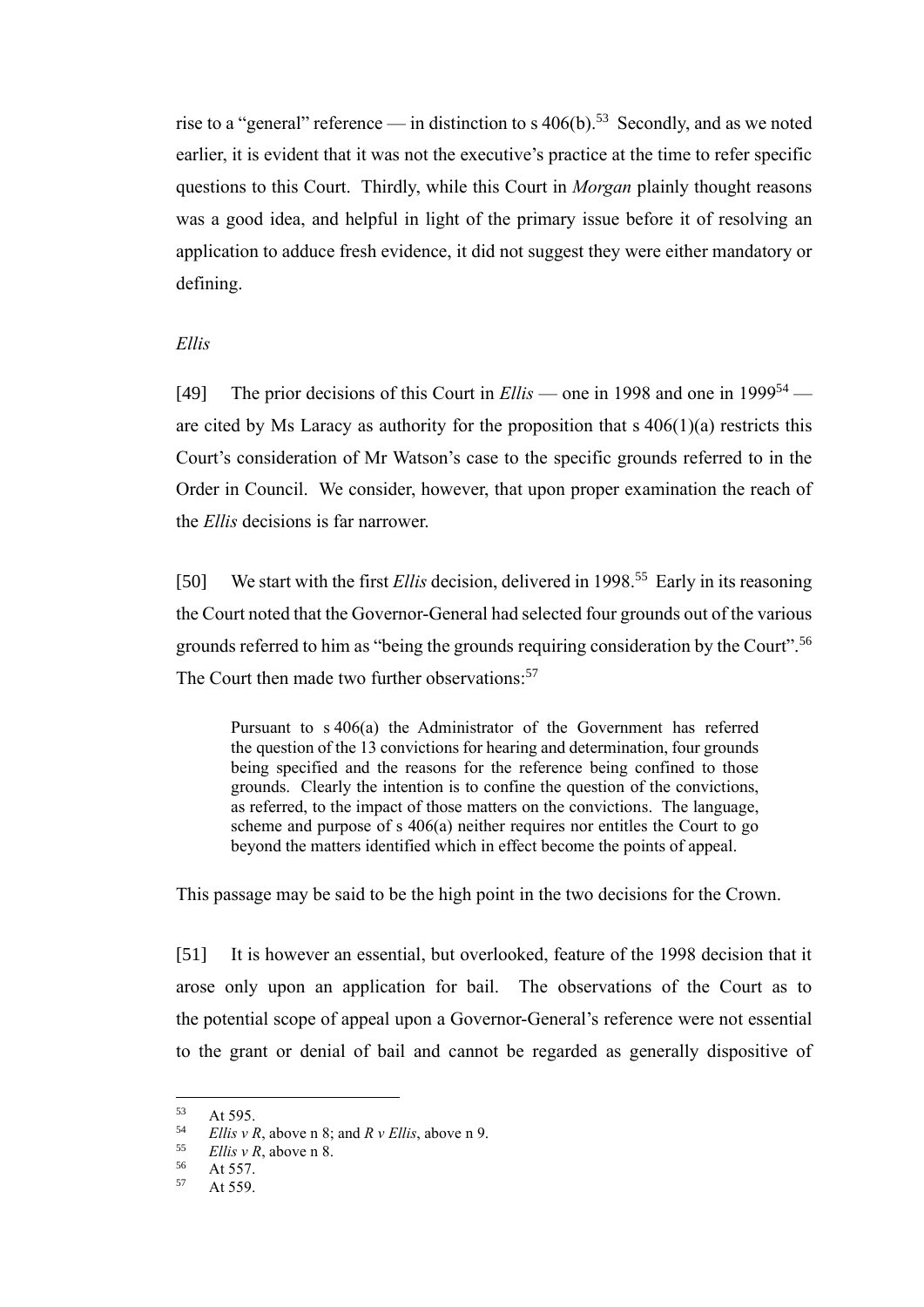the question. The Court was of course required to consider the apparent strength of the grounds of appeal in a very general and preliminary way. The difficulty presented in that hearing was the desire of counsel for Mr Ellis to undertake a root and branch review of the whole Crown case and advance other but as yet unspecified grounds. However, at the point of the bail hearing, the only settled grounds of appeal were those set out in the Governor-General's reference.<sup>58</sup> Furthermore, objectively they were the best grounds available to Mr Ellis, having generated the reference, but even they were insufficient to compel release.<sup>59</sup> Anything more was of little, if any, significance.

<span id="page-17-0"></span>[52] Perhaps apprehending that it might have gone too far, this Court then qualified its earlier reasoning: 60

Even if not compelled by the language of section 406(a) we are satisfied that, conformably with the legislative policy underlying the provision and with the course adopted in this country since *Morgan,* as a matter of practice the hearing and determination of references under s 406(a) should be confined to the matters raised in the reference.

Consideration was not however given to the alternative potential pathway by which further grounds might have been advanced: recall of the original appellate judgment, a procedure now given much greater clarity as a consequence of the 2020 decision of the Supreme Court in *Uhrle v R*, <sup>61</sup> which we discuss below.

<span id="page-17-1"></span>[53] The second *Ellis* decision was delivered in 1999.<sup>62</sup> That concerned the substantive appeal rather than an application for bail. It is notably less trenchant in its analysis as to jurisdictional scope. As the opening paragraph of the judgment makes clear, the appeal proceeded in fact on the grounds contained in the Governor-General's reference — albeit that a fifth ground was added by a further reference dated 12 May 1999.<sup>63</sup> The appellant did not challenge the circumscription of appellate scope suggested in the 1998 judgment. Whether that was right or wrong did not therefore fall for consideration in this Court's 1999 decision. It follows that

 $58$  See at 560–561.<br> $59$  R y Ellis above

 $59$  *R v Ellis*, above [n 9,](#page-4-3) at [95].<br> $50$  *Ellis y P* above n 8, at 550.

*Ellis v R*, above [n 8,](#page-4-2) at 559.

<sup>61</sup> *Uhrle v R* [2020] NZSC 62, [2020] 1 NZLR 286.

 $R \text{ } v$  *Ellis*, above [n 9.](#page-4-3)<br>  $\Delta t$  [11 Compare *F* 

At [1]. Compare *Ellis v R*, above n [8,](#page-4-2) at 556–557, which sets out the original four grounds contained in the reference dated 4 May 1998.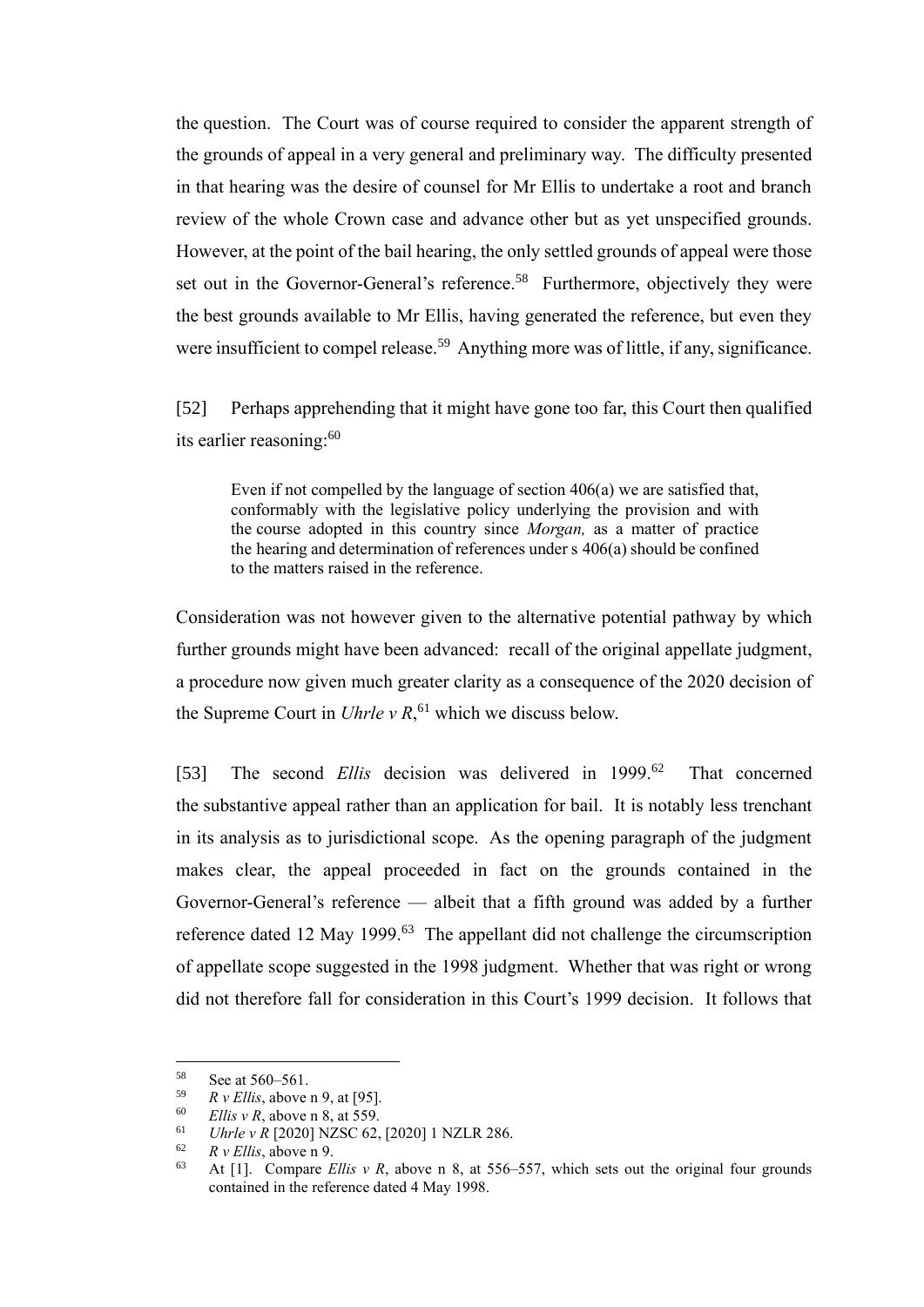where the Court repeats certain of its 1998 observations, that is not determinative of the position either.<sup>64</sup>

[54] Rather, what this Court did hold in the 1999 decision was this:<sup>65</sup>

It is important to approach the reference in accordance with established principle. On a reference by the Governor-General on a question of conviction or sentence, the Court of Appeal is not called upon to re-adjudicate upon any ground of appeal that has already been heard and disposed of on the merits, unless a new matter has come to light which makes a reconsideration of the ground necessary or desirable …

Put in those terms, the passage is entirely unobjectionable and is no more than a repetition of what this Court had said in *Morgan* (without at that point suggesting that the reasoning in the reference wholly defined the appeal).

# *Haig*

[55] In *R v Haig* somewhat prescriptive reasons for reference were contained in the Order in Council.<sup>66</sup> The question of the Court's jurisdictional scope then arose, and was the subject of detailed submissions. As William Young P noted, the jurisprudence on s 406 "[was] not entirely unproblematical".<sup>67</sup> In the end however this Court did not need to explore those issues as the reference remained wide enough to entertain the primary arguments advanced by the appellant. Mr Haig's conviction was quashed, and no retrial was ordered.<sup>68</sup>

# *Uhrle*

[56] As we began to note in [\[52\]](#page-17-0) above, an appellant who has failed in his or her conviction appeal in this Court has three pathways to challenge that outcome. The first is to seek leave to appeal, whether to the Privy Council or, since 2004, the Supreme Court. $69$  The second is to seek exercise of the prerogative of mercy, of which this judgment is largely concerned (or, since 2020, reference by the Criminal

<sup>&</sup>lt;sup>64</sup> See, for example, at [17].

At [13], citing  $R v$  *Morgan*, above [n 33.](#page-10-0)

<sup>66</sup> *R v Haig* (2006) 22 CRNZ 814 (CA).

 $67$  At [51] per William Young P and Chambers J.<br> $68$  At [112] per William Young P and Chambers 1

At [112] per William Young P and Chambers J, and at [113] per Hammond J.

<sup>69</sup> Criminal Procedure Act 2011, s 243.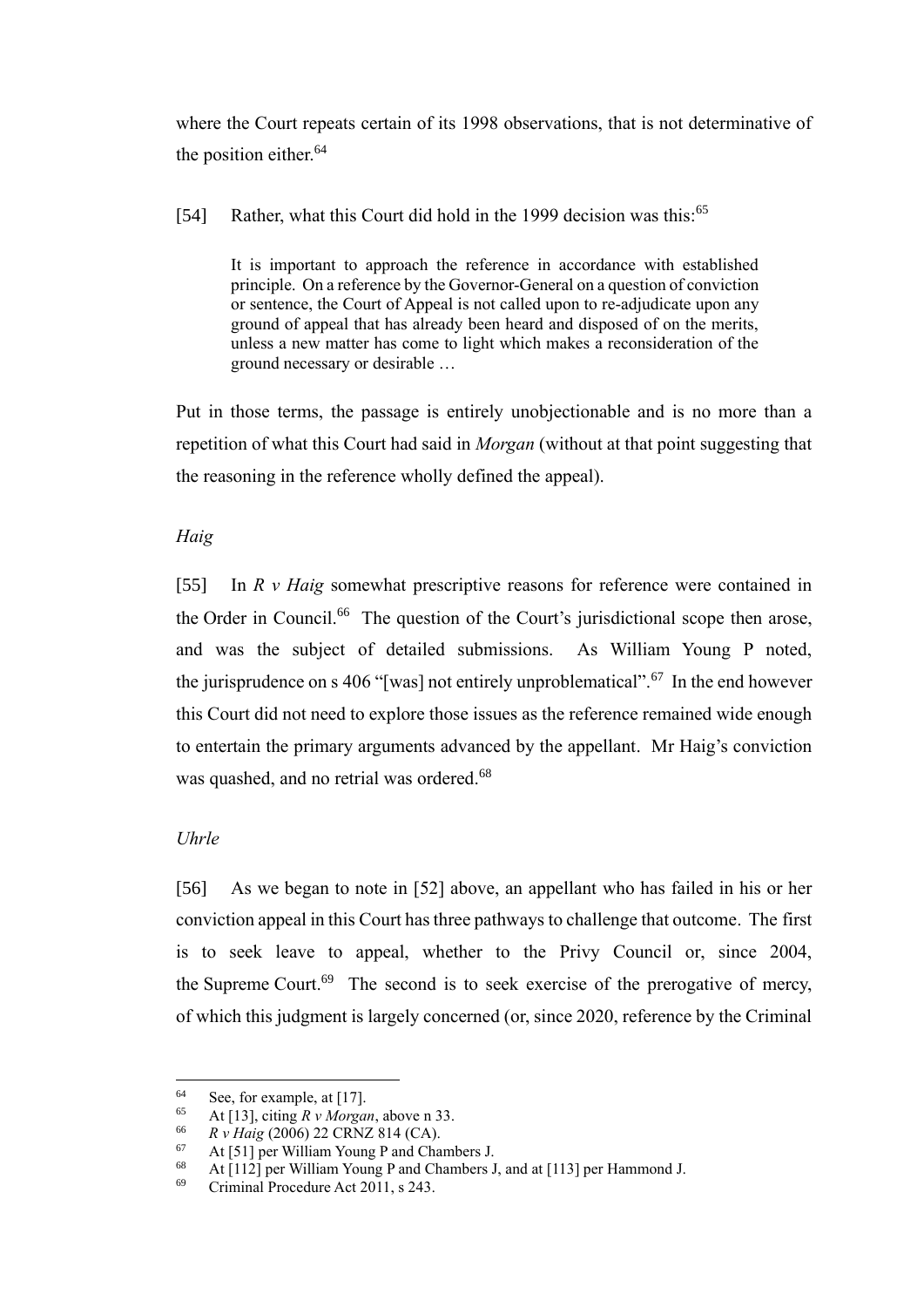Cases Review Commission).<sup>70</sup> The third, so far little discussed, is to seek recall of this Court's judgment<sup>71</sup> — normally on the basis of new evidence, but occasionally on the basis that a further, tenable appeal ground ought to have been considered.

<span id="page-19-0"></span>[57] The leading judgments on recall are *R v Smith*, *Lyon v R* and *Uhrle v R*. 72 In *Uhrle* the Supreme Court noted that the "reopening" of a spent appeal is properly regarded as a question of recall, and the principles in *Horowhenua County v Nash (No 2)* were applicable even in the case of a criminal appeal.<sup>73</sup> That is to say, the jurisdiction to recall judgment arises where there has been a material subsequent change in the law, where counsel had failed to direct the court's attention to a relevant legal principle, or "where for some other very special reason justice requires that the judgment be recalled".<sup>74</sup> As the Supreme Court noted, it was the latter consideration that was most likely to apply in a criminal appeal. The Court noted, also, that recall of an appellate judgment is an exceptional step, but the court must remain able to respond to the wide variety of circumstances that may necessitate that step in order to avoid injustice.<sup>75</sup>

[58] There remain, however, significant differences between the prerogative and recall pathways, and particular advantages in the prerogative pathway. A reference to this Court under the prerogative requires the Court to reconsider the conviction, and we hold in this decision that, subject to a ground not being frivolous or vexatious or an abuse of process (for example, by running without material differentiation an argument already adjudicated upon), the reference is general in nature. Recall, on the other hand, in effect involves leave, given the process of application and the three narrow gateways established under *Horowhenua County*.

<sup>&</sup>lt;sup>70</sup> Crimes Act 1961, s 406; and Criminal Cases Review Commission Act, ss 17 and 21.<br><sup>71</sup> Court of Anneal (Civil) Pulse 2005  $\pm$  8A

<sup>&</sup>lt;sup>71</sup> Court of Appeal (Civil) Rules 2005, r 8A.<br><sup>72</sup> P.v. Smith [2003] 3 NZI P 617 (CA): *I* 

<sup>72</sup> *R v Smith* [2003] 3 NZLR 617 (CA); *Lyon v R* [2019] NZCA 311, [2019] 3 NZLR 421; and *Uhrle v R*, above n [61.](#page-17-1)

<sup>73</sup> *Uhrle v R*, above [n 61,](#page-17-1) at [28]–[29], referring to *Horowhenua County v Nash (No 2)* [1968] NZLR 632 (SC).

<sup>74</sup> *Horowhenua County v Nash (No 2)*, above n [73,](#page-19-0) at 633.

*Uhrle v R*, above n [61,](#page-17-1) at [29].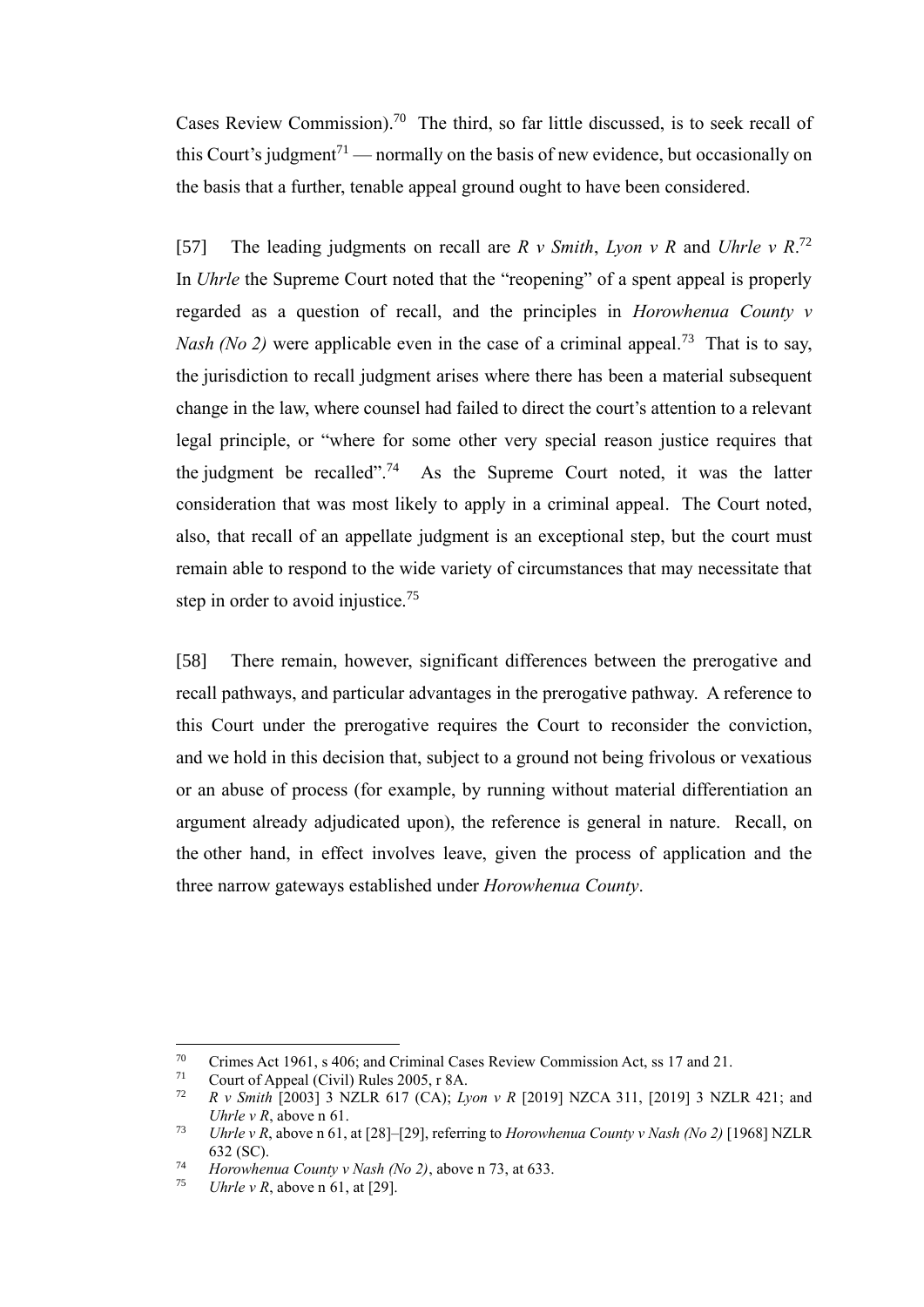#### **Discussion**

<span id="page-20-0"></span>[59] In light of the foregoing discussion of the legislation and authorities, we can be relatively brief. Four points should be made.

[60] First, we do not accept Ms Laracy's narrow construction of s 406 and consider the broader principles expressed by the House of Lords in *Chard*, and by the High Court of Australia in *Mickelberg* and *Mallard* apply notwithstanding the 1961 legislative revision from "the whole case" to "the question of the conviction or sentence".

[61] Secondly, we hold that the prior decisions of this Court in *Ellis* (1998 and 1999), while suggesting a contrary view, are not determinative of the issue. This Court is seized directly of the jurisdictional question, is free to take a different view, and does so.

[62] Thirdly, as we noted earlier, even if this were not the case, Mr Watson would be free to apply to recall this Court's 2000 judgment on the basis that a credible ground of appeal had not been advanced at that time and that he should now be entitled to do so. In terms of the decision of the Supreme Court in *Uhrle*, we would have considered this to be a case in which the interests of justice requires recall to enable the further proposed ground to be advanced. It follows that this Court, on appeal, would in any event be faced with that additional ground of appeal.

[63] Fourthly and finally, we would observe simply that the interests of justice necessitate this conclusion. If there is one lesson from the history of miscarriage of justice in the context of criminal appeals, it is that no good is done by the procedural suppression of a tenable ground of appeal which has not yet seen the light of day in an appellate court, while other grounds of appeal are nonetheless allowed to proceed. As Lord Atkin once wisely observed, "[f]inality is a good thing, but justice is a better".<sup>76</sup> Adequate procedural safeguards are built into the appellate process already to preclude abuse of the opportunity presented either by recall or by reference.

<sup>76</sup> *Lal v King-Emperor* (1933) 50 TLR 1 (PC) at 2.